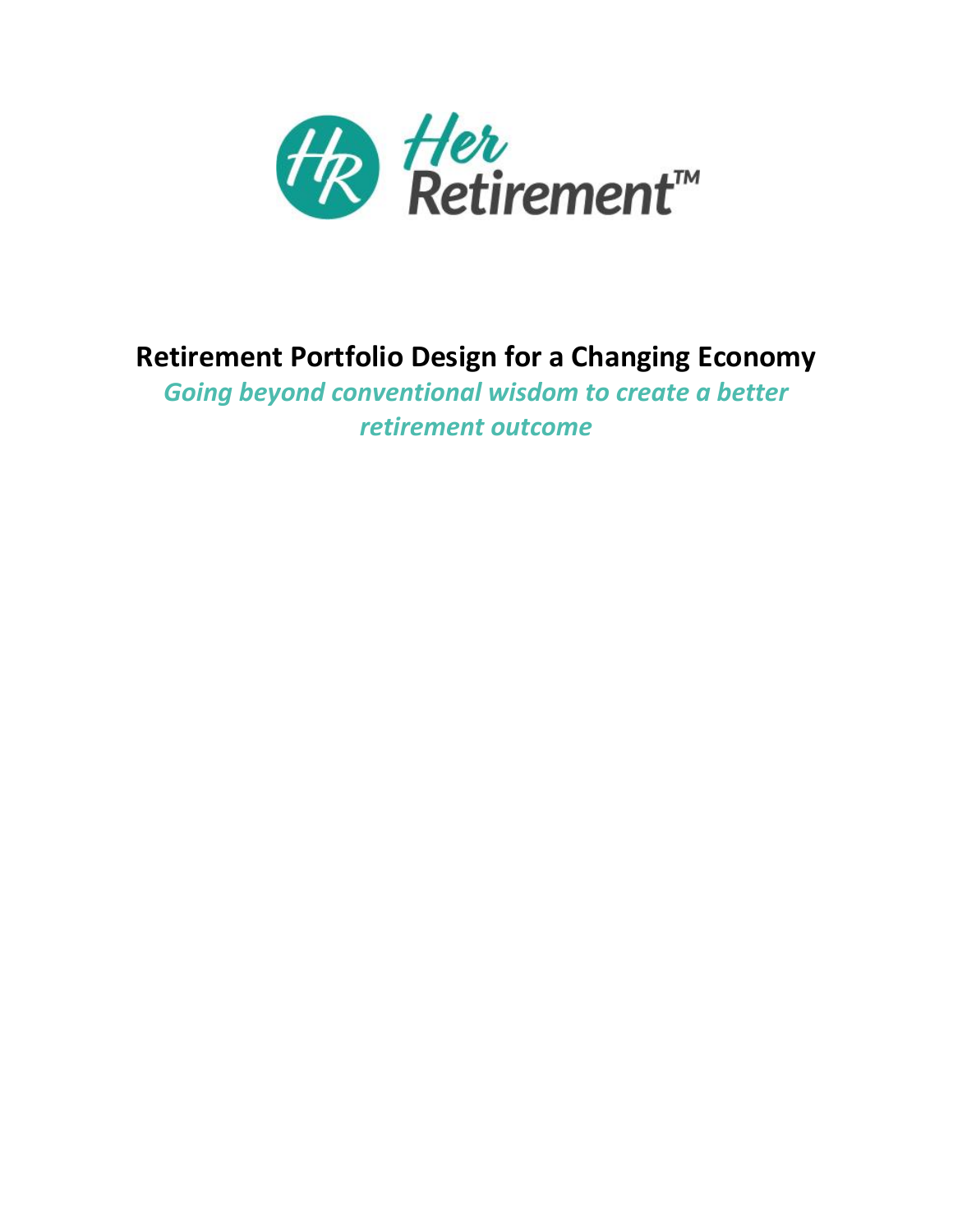# **TABLE OF CONTENTS**

| Enter a New Asset Class: Fixed Indexed Annuities Offer a Viable Alternative10 |  |
|-------------------------------------------------------------------------------|--|
|                                                                               |  |
|                                                                               |  |
|                                                                               |  |
|                                                                               |  |
|                                                                               |  |
|                                                                               |  |
|                                                                               |  |
|                                                                               |  |
|                                                                               |  |
|                                                                               |  |
|                                                                               |  |
|                                                                               |  |
|                                                                               |  |
|                                                                               |  |
|                                                                               |  |
|                                                                               |  |
|                                                                               |  |
|                                                                               |  |
|                                                                               |  |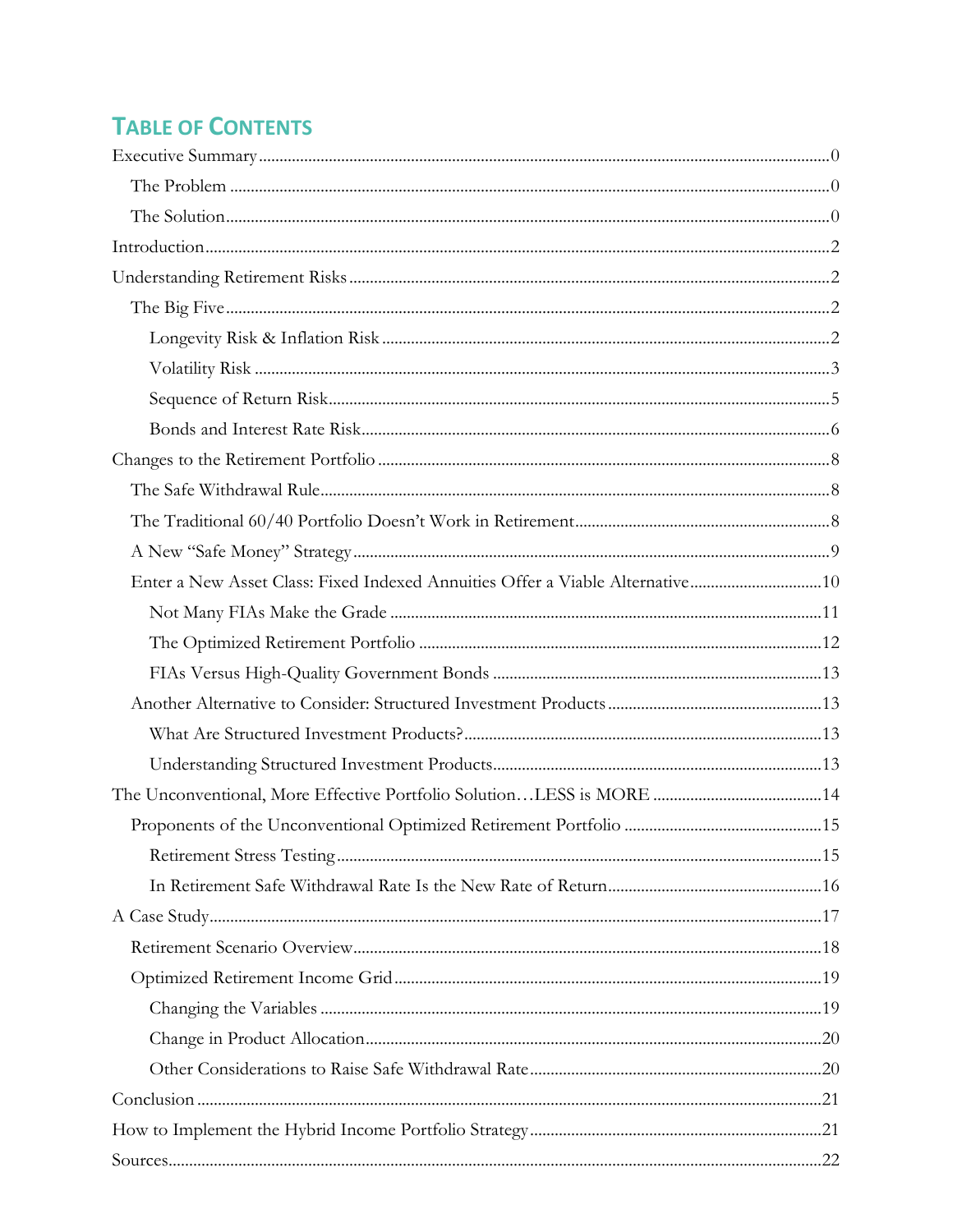# <span id="page-2-0"></span>**EXECUTIVE SUMMARY**

Planning for retirement can be confusing and a bit scary. How do you manage your money now so you can be well-prepared financially for retirement? And how do you ensure that your retirement income will last throughout your life? With increased life expectancies, it's critical that you weigh all your options and plan carefully. This paper will discuss traditional retirement strategies, as well as introduce you to a less conventional, but potentially more effective and efficient approach to help you reach your retirement goals.

# <span id="page-2-1"></span>**The Problem**

Often, "the way we've always done it" is no longer the best way to achieve something. In retirement planning, a traditional portfolio uses only conventional stock and bond investments. In this paper, we refer to this as the *Traditional Asset Allocation 6040 Portfolio* (TRAA 6040). The problem? Traditional stocks and bonds *on their own* are not efficient for 100% of a retirement income portfolio. They expose a retiree to lower return potential and higher risk.

# <span id="page-2-2"></span>**The Solution**

Historically, stocks and bonds have been the mainstay of a typical retirement portfolio. The *Hybrid Income Portfolio* (HIP) offers a change in product allocation to reduce portfolio risk and increase the rate of return potential. The HIP strategy uses a combination of Traditional Investments (stocks & bonds), Structured Investment Products (SIPs) and Fixed Indexed Annuities (FIAs).

In addition to adding SIPs and FIAs, other strategies should be incorporated to lead to a more efficient retirement outcome, including:

- **Social Security Timing:** Using the proper strategy to maximize this guaranteed income source
- **Tax Planning:** Reducing taxes in retirement to increase the net after-tax income annually
- **Prudent Use of Home Equity:** Incorporating HECM loans as a tax-free income source or portfolio safety net
- **Alpha Portfolio Management:** Using active and passive portfolio management in the proper asset classes to add Manager Alpha to potentially increase returns. Manager Alpha is the rate of return an investment manager creates above or below the respective benchmark or index.

# **Definitions**

The following definitions explain some of the concepts and terms used in this paper:

**Safe Withdrawal Rate (SWR)** is one of the most important factors when creating an efficient retirement income strategy. The SWR is the amount of annual income that can be distributed "safely" from a retirement portfolio under all market conditions (negative markets, average markets or positive markets) with a high probability (typically 90% probability or higher) the income will last a lifetime.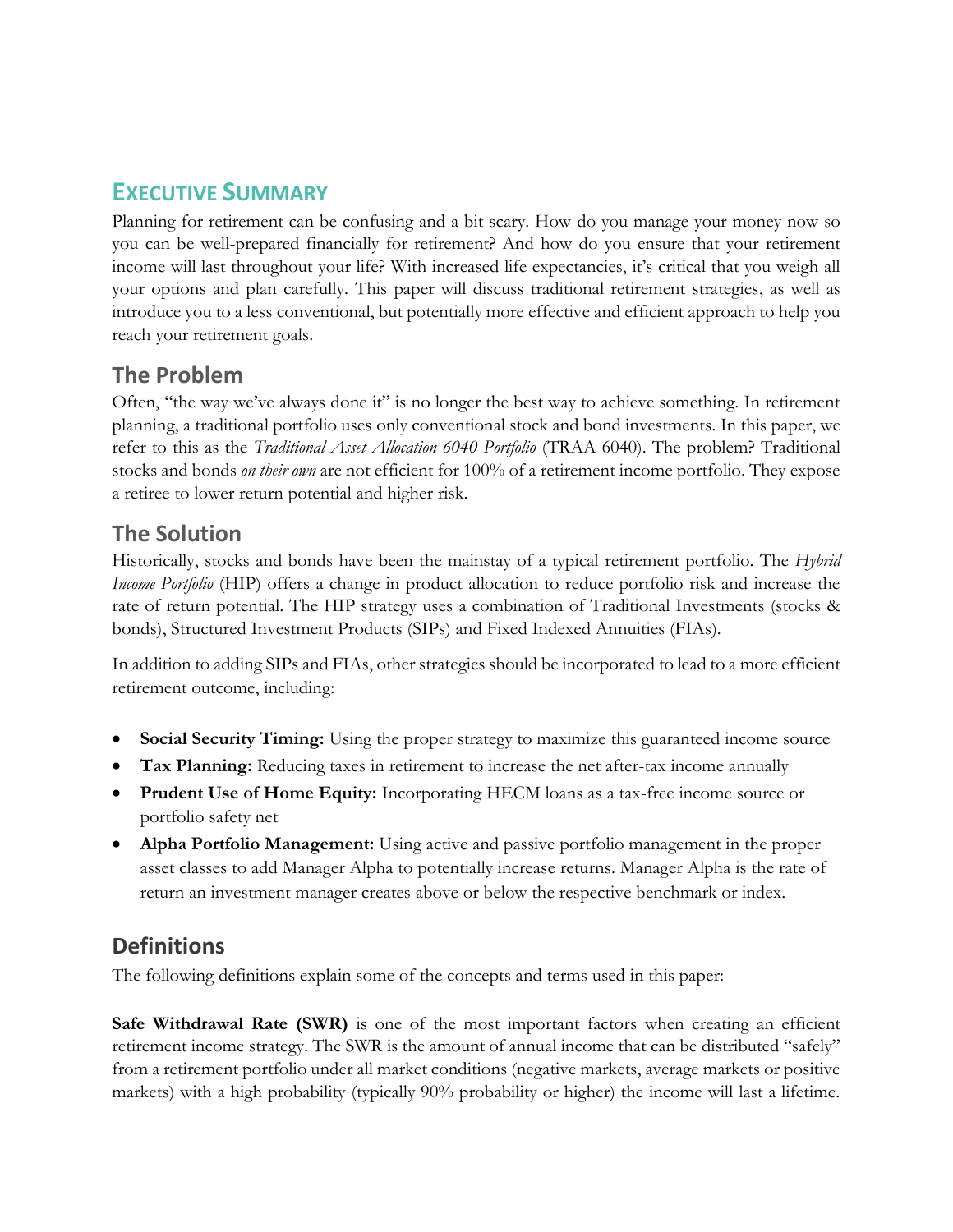Historically, a traditional stock and bond retirement portfolio could yield a 4% SWR from a portfolio, but recent studies have lowered the SWR to around 2.5%. This reduction in SWR equates to a lower income level realized from a traditional stock/bond portfolio. It is essential to employ strategies that potentially can increase the SWR and create the most efficient retirement income possible.

**Multi-Disciplined Retirement Strategies (MDRS)<sup>™</sup> is the integration of various financial** disciplines such as traditional investments, income distribution, taxes, annuities, Social Security, insurance, home equity, estate planning to create an efficient retirement strategy to maximize a retiree's outcome. Most advisors are biased toward their own financial discipline (stocks & bonds, insurance & annuities, taxes or banking products) and this traditional siloed approach offers retiree's an inefficient retirement strategy. The proper integration of MDRS can dramatically increase the SWR from a retirement portfolio to ultimately increase retirement income. Tax-efficient distributions, reduced portfolio volatility, prudent use of home equity, positive alpha-portfolio management and proper Social Security timing can increase SWR by 1 to 4% by applying all strategies in aggregate.

**The Hybrid Income Portfolio (HIP)** typically can add 1% or more SWR to a retirement portfolio. Integrating traditional stocks (aggressive risk), structured investment products (moderate risk) and Fixed Indexed Annuities (conservative risk) can increase portfolio return and dramatically decrease portfolio volatility versus using a traditional stock/bond portfolio approach employed by most traditional investment advisors.

**Investment Volatility** can harm a retiree when withdrawals are taken from a portfolio systematically. Mathematics prove that the portfolio with the lower volatility or risk level will last longer when taking withdrawals, all other factors being equal.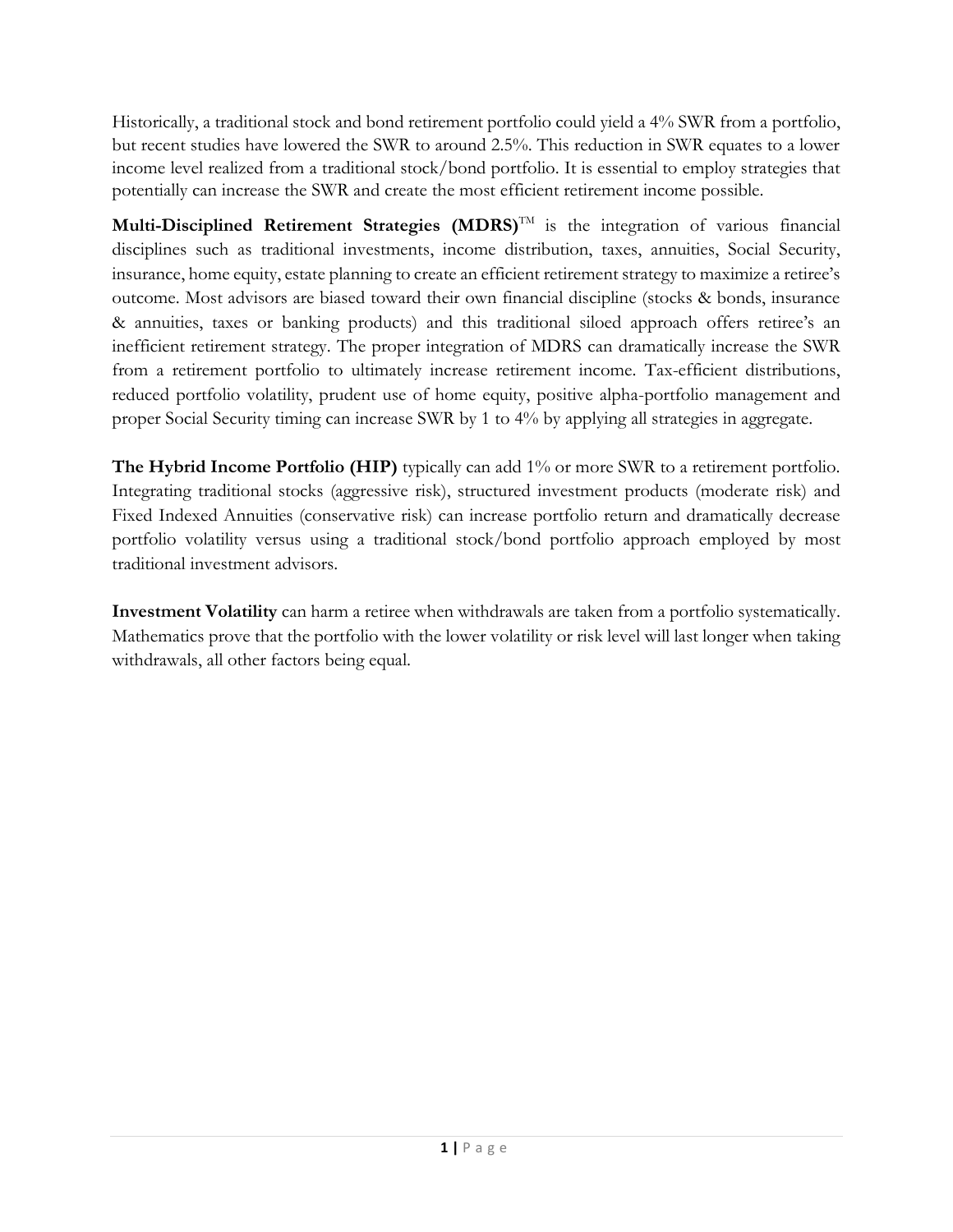## <span id="page-4-0"></span>**INTRODUCTION**

In 1964, Bob Dylan released an anthem called *The Times They Are A-Changin'* and while Dylan's message was about his views on social injustices, the message of change is relevant to our economy today and to the 78 million baby boomers who are preparing for or already in retirement.

Our economy has experienced many changes over the last decade, and we're currently seeing more changes with interest rates at all-time lows and volatility on the rise. Our boomer population faces changes and risks unprecedented in history. In response, retirement-savvy boomers are embracing a new investment approach to secure and protect an income that will last a lifetime. Investments and portfolio design strategies *prior* to retirement are very different from those *after* retirement.

Ten years prior to retirement, the focus is on maximizing portfolio returns with a conventional investment approach. Meanwhile, five to ten years prior to retirement, the approach should be shifting from maximizing your portfolio growth to transitioning the portfolio to an efficient income-producing strategy. Endeavoring to solve the income-for-life equation within ten years to retirement requires a completely unconventional approach.

## <span id="page-4-1"></span>**UNDERSTANDING RETIREMENT RISKS**

A recent survey by The American College of Financial Services identified 18 distinct risks<sup>1</sup> that retirees face—any one of which, if not addressed with careful planning and portfolio design, could irreparably damage a retirement nest egg. Below, we explain the major risks or The Big Five that, if identified and controlled in advance of retirement, will reduce or eliminate many other risks.

## <span id="page-4-2"></span>**The Big Five**

These major risks—longevity, inflation, volatility, sequence of return, and bonds and interest rate risk—must be addressed in order to give a retiree a much higher probability of success.

### <span id="page-4-3"></span>**LONGEVITY RISK & INFLATION RISK**

With life expectancy continuing to rise and many retirees living well into their 90s and beyond, the risk of outliving retirement income sources is a real possibility (see Life Expectancy chart below). Coupled with the effect inflation will have on a retirement potentially spanning 20, 30 or more years makes it essential to account and plan for this possibility. Yet many investors plan for a shorter retirement after exiting the workforce**.** After all, they figure they did their job by saving money in their 401(k) and building a nice nest egg. With the population living longer, that short-sightedness could come at a cost. Both longevity risk and inflation risk are real, and without proper planning, many retirees will face a big shortfall between the amount they save and how much they need.

<sup>1</sup> David Little, "Retirement Risk Solutions," The American College, accessed November 11, 2019, [http://retirement.theamericancollege.edu/sites/retirement/files/Retirement\\_Risk\\_Solutions.pdf.](http://retirement.theamericancollege.edu/sites/retirement/files/Retirement_Risk_Solutions.pdf)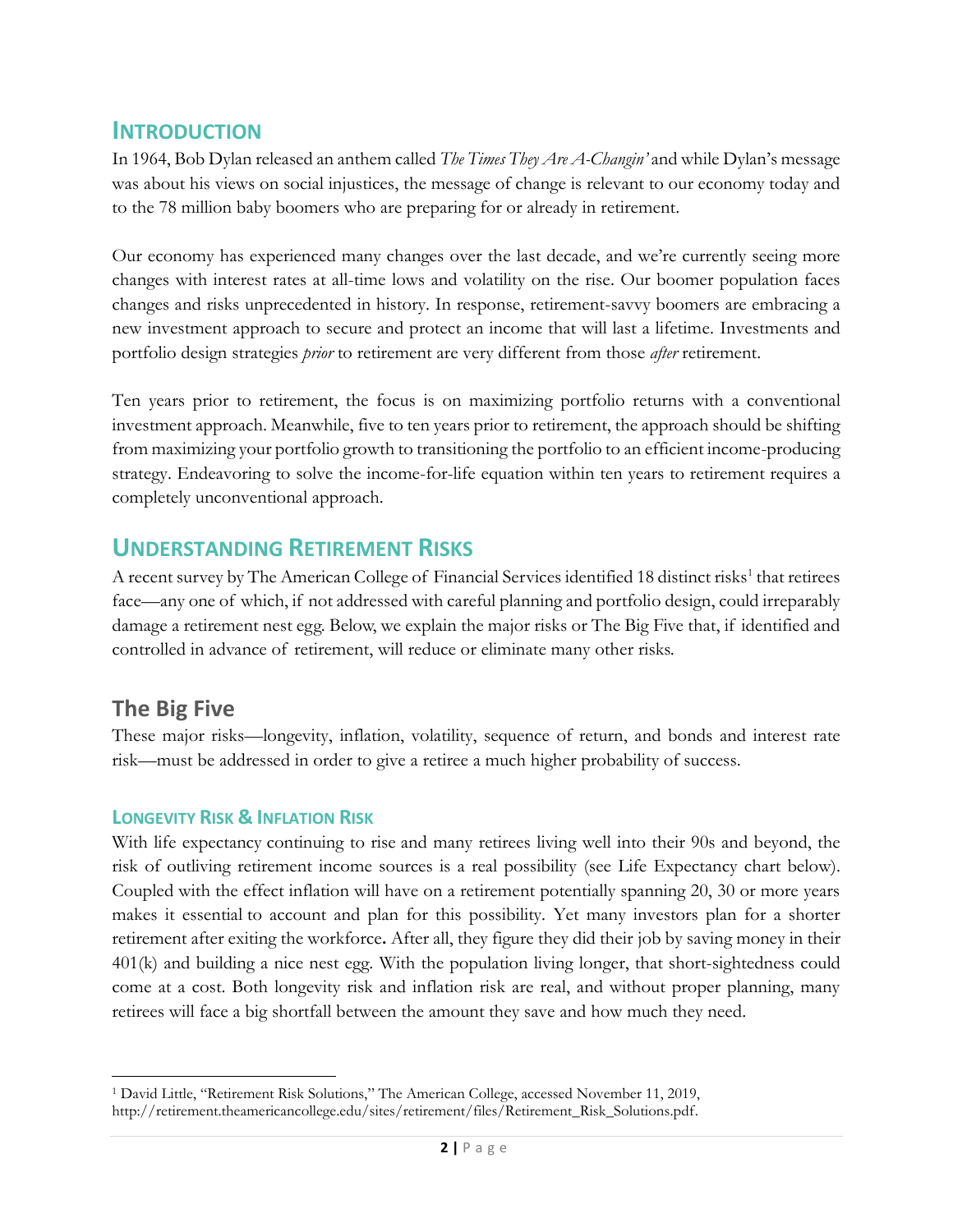For example, let's say that a retiree begins retirement on a total income of \$3,000 per month. That same retiree would need \$5,432 per month in 20 years at a 3% inflation rate just to maintain their same standard of income. To put it another way, a loaf of bread that costs \$3.00 today would cost \$5.00 at a 3% inflationary increase over a 20-year period.

## *"It's imperative to account for longevity and inflation risk in a retirement strategy since many retirees will be funding a retirement that spans longer than they were employed."*

What's a retiree to do with this unenviable predicament? The only asset that has historically outpaced inflation has been stocks. However, the downside to stocks is that they are typically extremely volatile and risky on a year-by-year basis. Therefore, any long-term retirement planning strategy must include a diversified portfolio of stocks to help reduce the effects of inflation and the effect of longevity risk. The portfolio must also have some type of risk-control measures to reduce risk and volatility.

| <b>EUR EVACONNIA</b>          |                 |                   |  |  |  |  |
|-------------------------------|-----------------|-------------------|--|--|--|--|
|                               | 65-Year-Old Man | 65-Year-Old Woman |  |  |  |  |
| 50% Chance of<br>reaching age | 87              | 90                |  |  |  |  |
| 25% Chance of<br>reaching age | 92              | 96                |  |  |  |  |

### **Life Expectancy** <sup>2</sup>



### <span id="page-5-0"></span>**VOLATILITY RISK**

When in retirement and withdrawing income from a portfolio, it's imperative to reduce portfolio volatility. Recent studies have proven that when withdrawing income from a portfolio, the portfolio with lower volatility will experience a longer lifespan than one with higher volatility. A recent study

<sup>2</sup> "Longevity and Retirement," Fidelity Viewpoints, March 16, 2018,

https://www.fidelity.com/viewpoints/retirement/longevity.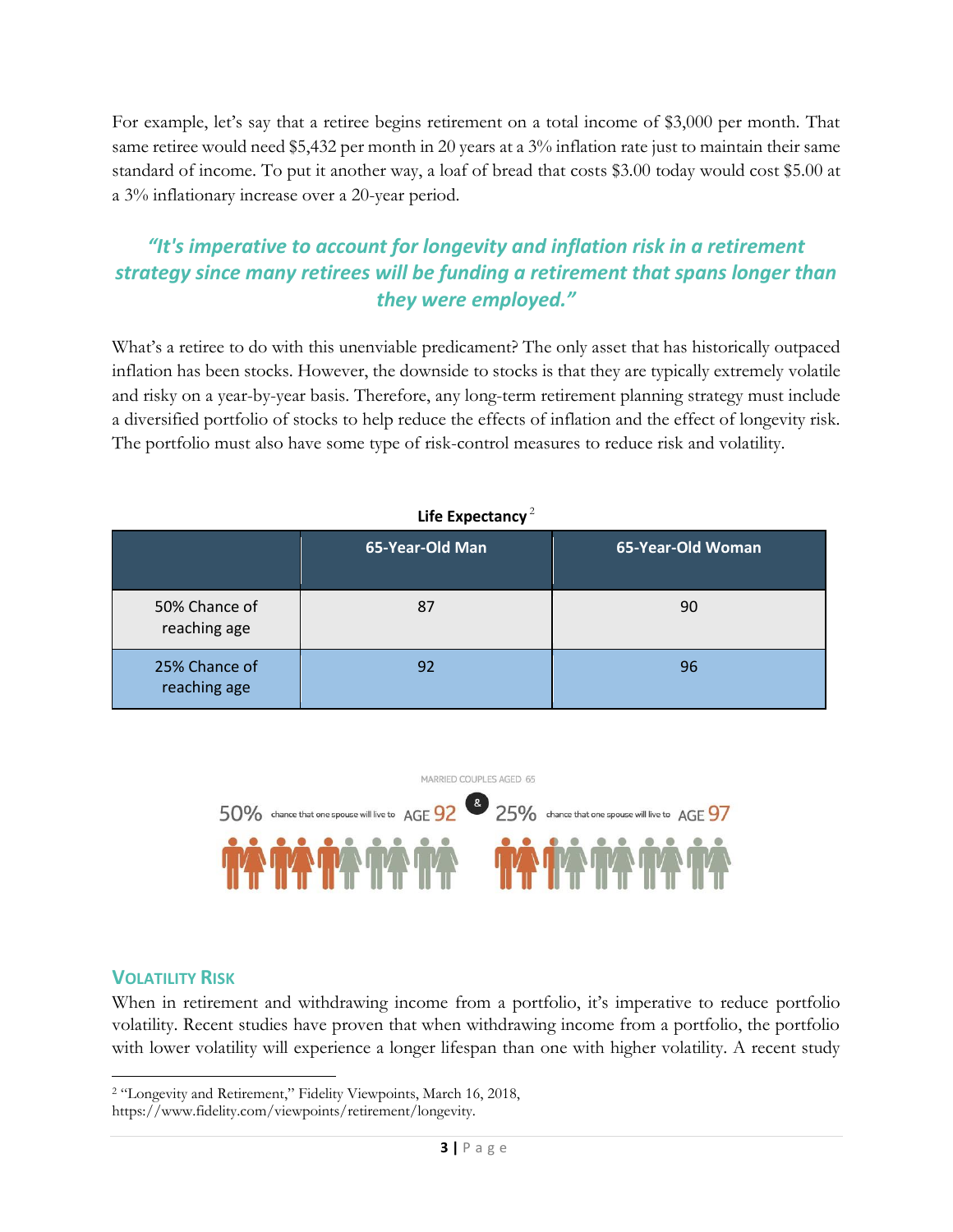completed by Sure Dividend titled *Why You Must Care About Volatility in Retirement* concluded that "simply put, the greater the volatility of your portfolio, the greater chance you have of outliving your money all other things being equal. By its nature, higher volatility means greater swings in the value of your portfolio."<sup>3</sup>

Standard deviation is a statistical measurement that can be applied to assess a portfolio's volatility or risk level. It is used to determine how much the returns of a portfolio will deviate from the mean or average rate of return from year to year. **The higher the standard deviation number, the higher the volatility or risk in a portfolio.**

The higher the standard deviation or risk, the shorter a portfolio will survive when taking withdrawals. The math proves that the portfolio with the lower standard deviation or risk will last longer when taking withdrawals for income in retirement, all other factors being equal, as shown in the following chart.



#### **Sure Dividend Study Results**

*"Simply put, the greater the volatility of your portfolio, the greater chance you have of outliving your money all other things being equal."*

–Sure Dividend Research Study

<sup>&</sup>lt;sup>3</sup> "Why You Must Care About Volatility in Retirement," Sure Dividend, October 14, 2014, https://seekingalpha.com/article/2560525-why-you-must-care-about-volatility-in-retirement?page=2).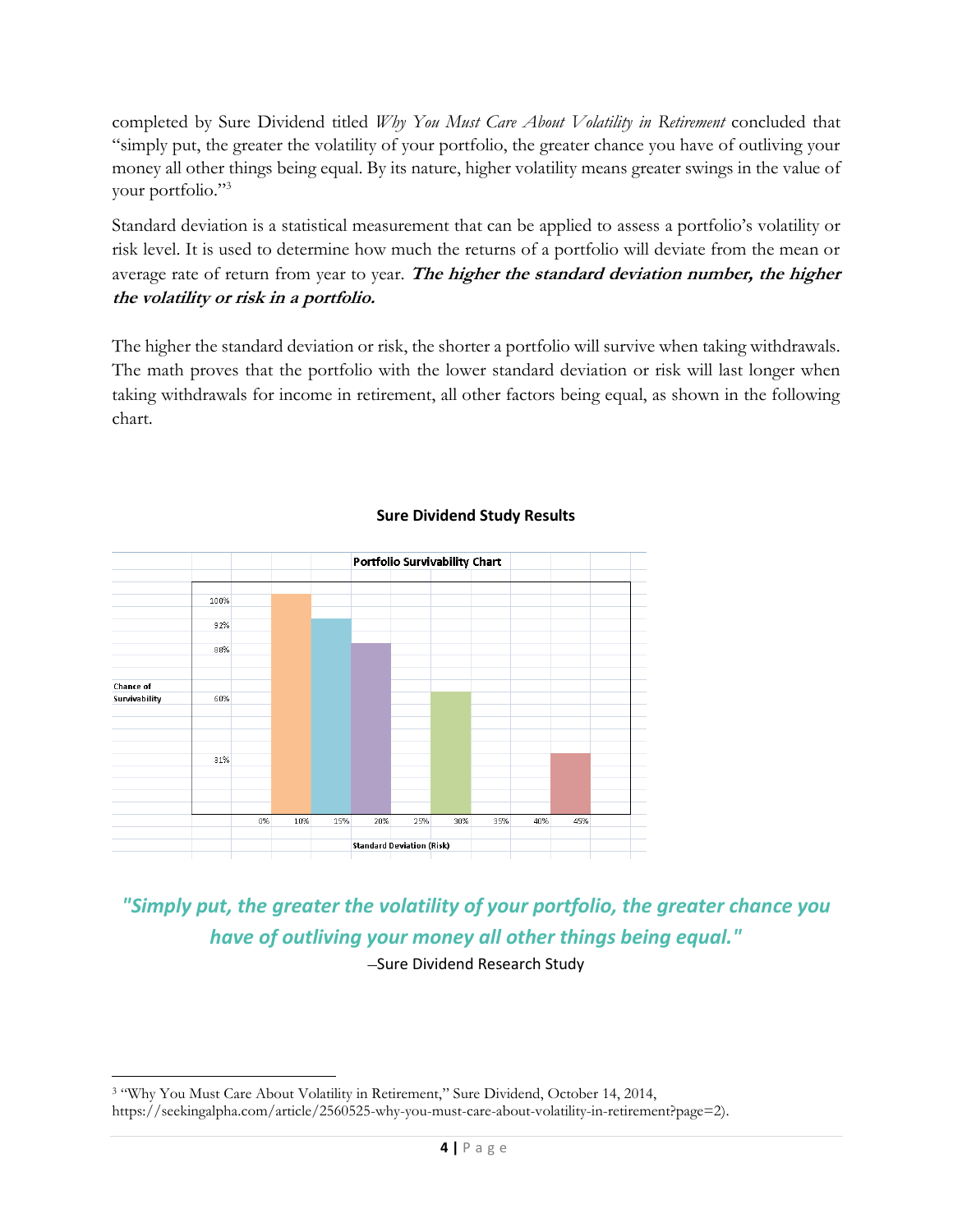The Sure Dividend study assumed the following:

- **Retirement portfolio value:** \$1,000,000
- **Withdrawal amount:** \$3,333 per month or \$40,000 annually (4% withdrawal rate)
- **Inflation factor:**  $3\%$  increase per year
- **Rate of return:** 9%
- **Retirement duration goal:** 30 years (age 65–95)

The results of the study concluded that the higher the standard deviation or volatility in a portfolio, the greater chance of portfolio failure or financial ruin. As standard deviation or volatility was lowered, portfolio failure rate was decreased and a higher degree of success (or portfolio survival) was realized.

## <span id="page-7-0"></span>**SEQUENCE OF RETURN RISK**

Sequence of return risk is a major risk that must be mitigated by retirees when beginning to take withdrawals from their retirement portfolio. Sequence of return risk is defined by Investopedia as, "the risk of receiving lower or negative returns early in a period when withdrawals are made from an individual's underlying investments." Dramatic portfolio losses early in retirement will reduce the lifespan of the portfolio. Understanding this requires a different way of thinking than when money is invested while accumulating for retirement (without any withdrawals). In the accumulation phase, the sequence of return makes no difference; at the end you wind up in the same place with the same dollar value.

While sequence of return risk cannot be controlled any more than market volatility, its effect can be mitigated. Having a safe money bucket of funds to draw income from in the event of a dramatic downturn in the stock market can be an effective strategy to protect the portfolio from negative sequence of return risk. Research studies have concluded that having this buffer to draw from when market losses occur can have a positive effect on the long-term survivability of the overall portfolio. A major psychological benefit of the income buffer strategy is that it will enable a retiree to withstand the temptation to exit the stock market with their retirement funds during a period of market losses, which might put the retiree in a market timing guessing game. Such an approach often leads to selling at the market low and buying at the market high and dramatically underperforming a long-term buyand-hold strategy. Numerous studies have shown that the average investor has dramatically underperformed the market returns due to irrational selling and buying decisions.

As an example, during the 2007–2009 stock market downturn, having a safe money buffer or reserve account to withdraw income from (until the stock portion of the portfolio rebounded) would have been a positive step to protect against negative sequence of return risk. As a reference, in an article dated February 2015 by Wealthfront's Andy Rachleff and Duncan Gilchrist, PhD, the 2007–2009 market loss was 56.39% and took the market 1,485 days or 4.06 years to recover. Since 1911, the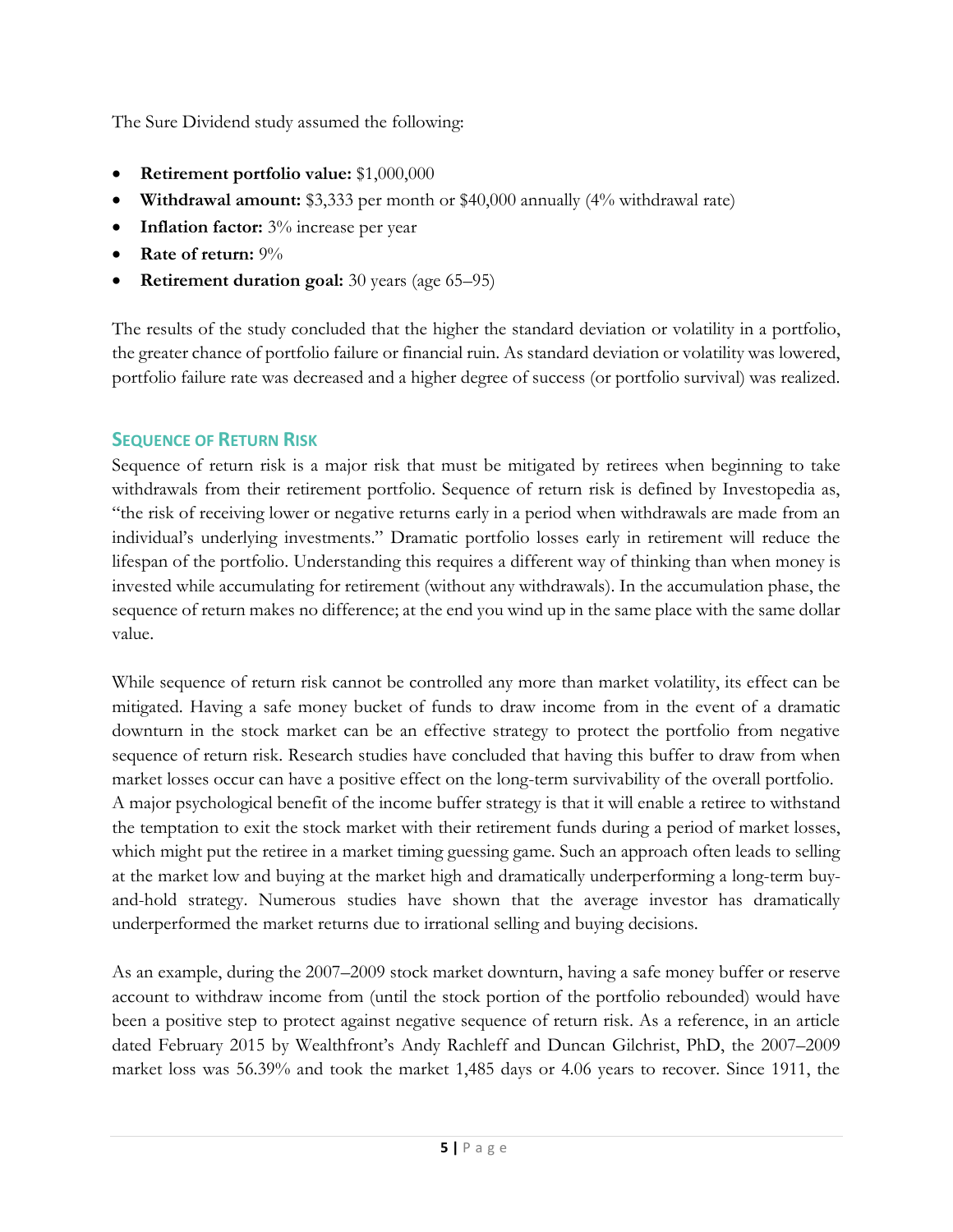average recovery time after a stock market downturn has been 684 days or 1.87 years!<sup>4</sup> Based on this fact, it's prudent to have a buffer in place three to five years before retirement begins, and it should cover approximately four to five years of retirement income. A proper buffer can consist of life insurance cash values, a reverse mortgage reserve account, cash or CDs, a guaranteed annuity, or any other account that will have a limited negative effect when there is a stock market downturn.

In conclusion, portfolio losses just prior to retirement or early in retirement can have a dramatic effect on portfolio survival rates and having a safe money buffer<sup>5</sup> in place can have a substantial effect on reducing potential negative sequence of return risk.

### <span id="page-8-0"></span>**BONDS AND INTEREST RATE RISK**

#### **Bond Overview**

When interest rates rise, traditional bonds lose value. For example, an interest rate rise of 1% will cause a 10-year duration bond to decline by approximately 10% in value. From a historical perspective, current interest rates are at the lowest levels we've seen in more than 50 years. Historically, high-quality US government and corporate bonds have had a 5–6% rate of return, which in today's low-interestrate environment may be hard to find. In addition, our safe bonds are susceptible to substantial losses when interest rates potentially rise.

Most retirees do not invest directly in bonds, but rather through bond mutual funds or exchangetraded funds (ETFs) that offer professional bond management and immediate diversification. Using bond funds or ETFs in the portfolio can complicate whether the portfolio is truly a lower-risk, highquality bond fund or a high-quality bond fund integrated with lower-quality bond issues to potentially add yield or return. Many bond funds blur the lines by attempting to add yield or return by purchasing lower-quality bonds or use longer-duration bonds to attempt to add yield to the portfolio. This practice of trying to "juice the portfolio" or add additional short-term return can cause a bond fund to be more aggressive and be more susceptible to risk than is deemed appropriate in a retirement portfolio. It is imperative to understand the type of bond holdings within the portfolio to assess the risk within the bond component of the retirement portfolio.

While a direct buyer of bonds may be able to control the quality of the holdings within the portfolio, they may lack the necessary skill or management expertise to properly diversify the portfolio. Another pitfall of managing individual bond holdings is the lack of diversification and flexibility, since bond funds typically purchase hundreds of bonds within the portfolio while an individual bond investor may have only enough capital to purchase minimal bond holdings.

#### **Historical Bond Returns**

It is important to understand the long-term historical returns that have been generated by bonds to evaluate what the current and immediate future holds for these investments for retirement investors.

<sup>4</sup> "Celine Sun and Andy Rachleff, "Stock Market Corrections: Not as Scary as You Think." Industry Insights, accessed January 11, 2017, https://blog.wealthfront.com/stock-market-corrections-not-as-scary-as-you-think/.

<sup>5</sup> Wade Pfau, "4 Ways to Manage Sequence of Returns Risk in Retirement," Retirement Researcher, accessed November 11, 2019, https://retirementresearcher.com/4-approaches-managing-sequence-returns-risk-retirement/.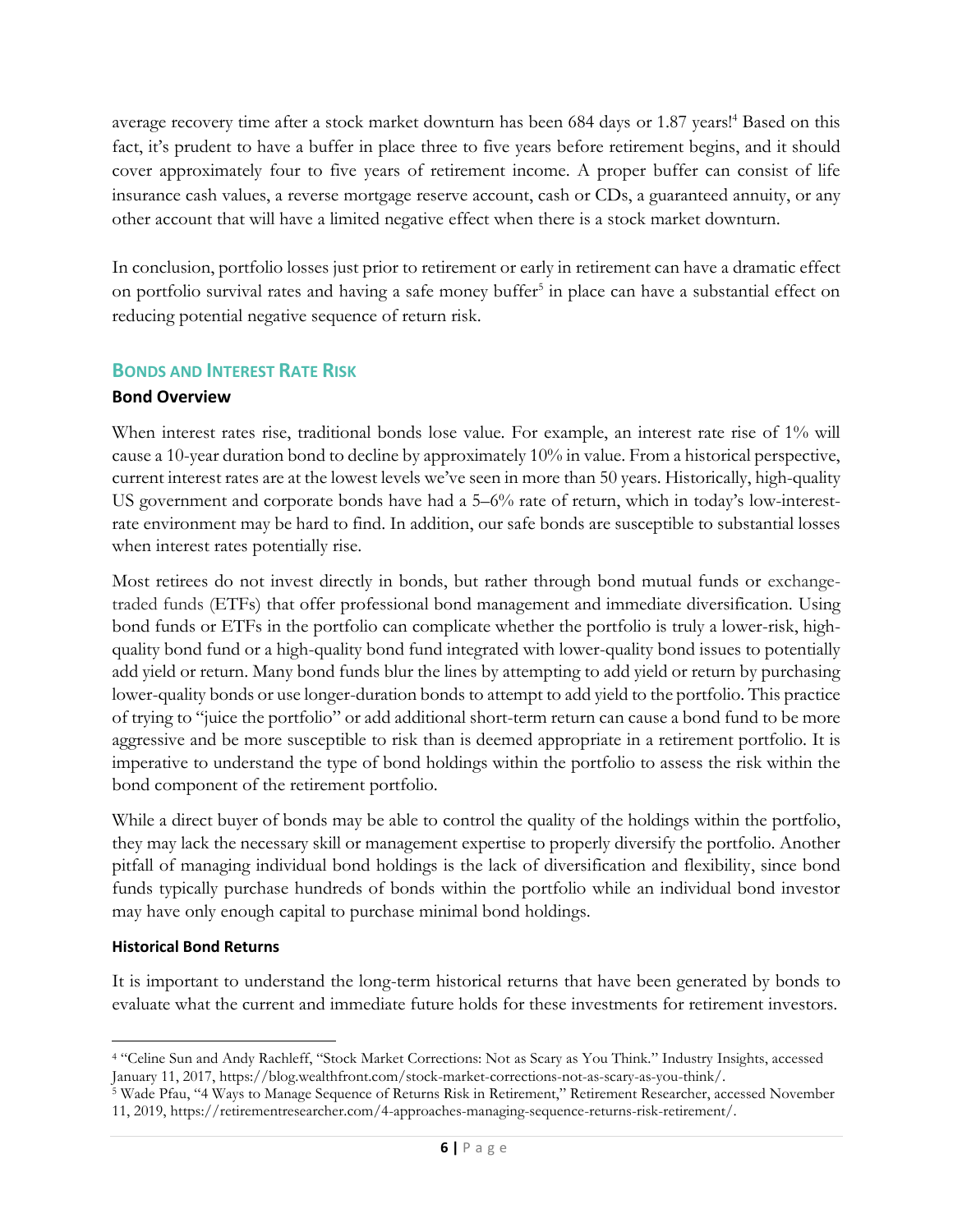The chart below shows the 10-year treasury rate at 4.08% on January 8, 1962 and moving up to a peak of 14.94% on October 12, 1981. During this dramatic rise in interest rates, bonds produced a return well below the historical average. As previously discussed, bonds have an inverse relationship to interest rates; as interest rates rise, bonds lose value and returns are reduced. As interest rates decrease, bonds will gain value and their returns will increase. Additionally, the bar chart shows that from October 12, 1981 to December 31, 2018 interest rates declined from 14.94% to 2.69%, which caused bonds to generate returns well above their historical returns.



#### **10-Year Treasury Rate—54-Year Historical Chart (1962–2018)**

#### **Current Market Environment—Low Bond Yields**

In our current historically low-interest-rate environment, since January 1, 2012 to December 31, 2018, the 10-year US Government Treasury Bond generated an average rate of return of 1.043%, dramatically underperforming the return from January 1, 1962 to December 31, 2018 of 6.042%.

#### **US Treasury Bonds Returns**

| 6.042%                                                                 |
|------------------------------------------------------------------------|
|                                                                        |
|                                                                        |
| 1.043%                                                                 |
|                                                                        |
| 3.179%                                                                 |
| Course bttps://www.stoorn.nu.odu/vodammodar/ no/datasate/bistratCD.yle |

Source: https://www.staern.nyu.edu/~adammodar/.pc/datasets/histretSP.xls

In conclusion, investors expecting bond funds to perform as well in the next ten years as they have in the past could be disappointed. As previously discussed, bonds can play an important role in retirement portfolios, reducing volatility and increasing the predictability of returns.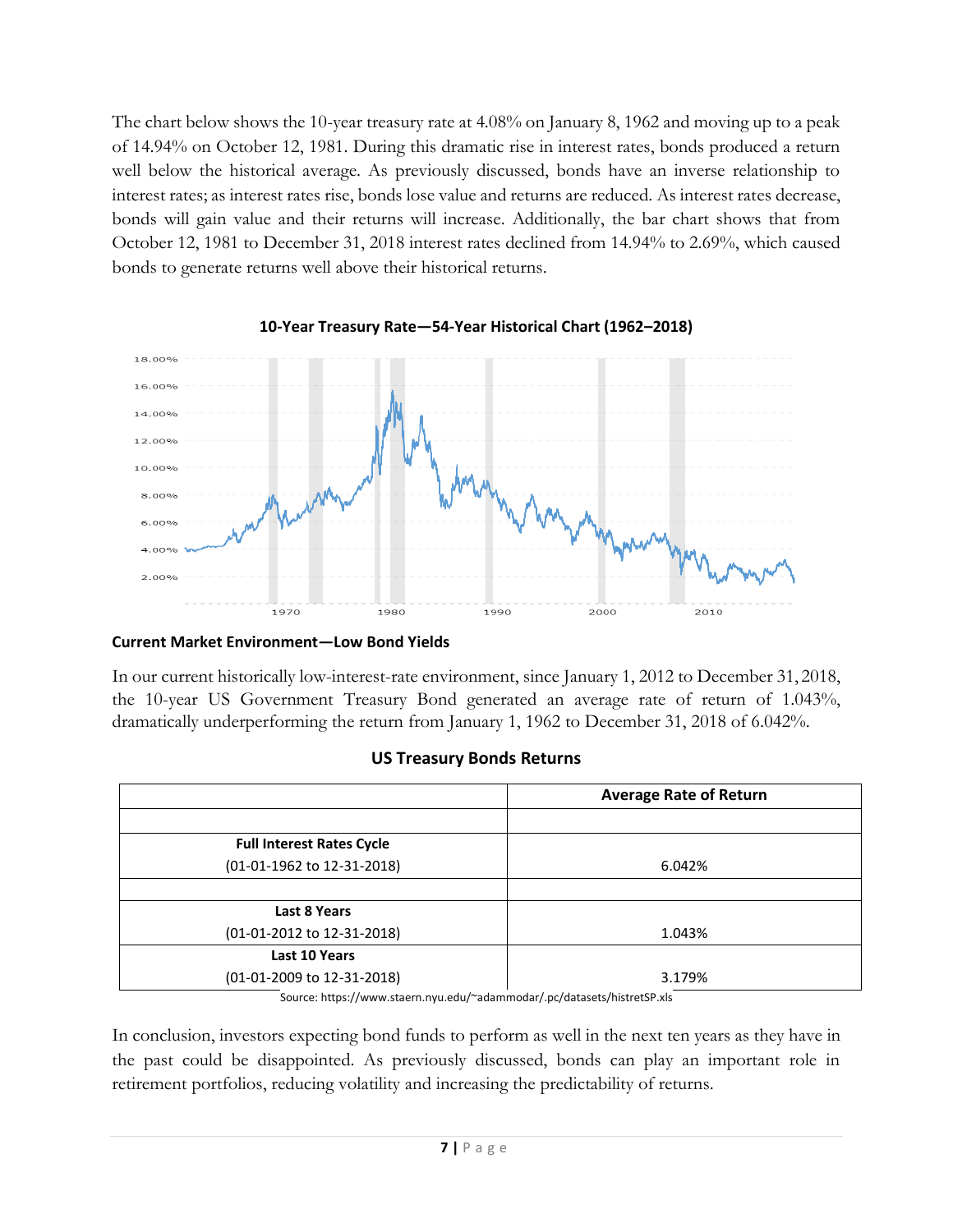With the current low-interest-rate environment (10-year treasury yield of 1.61% as of February 4, 2020), it's imperative to find a safe alternative or accept much lower overall portfolio returns. Another alternative is to use a more aggressive portfolio mix and accept greater volatility. This more aggressive strategy could be detrimental to the survivability of a portfolio when taking withdrawals, as previously discussed.

# <span id="page-10-0"></span>**CHANGES TO THE RETIREMENT PORTFOLIO**

# <span id="page-10-1"></span>**The Safe Withdrawal Rule**

The safe withdrawal rule is the percentage of a portfolio that can be safely withdrawn annually (adjusted for inflation), keeping the portfolio intact for a retiree's lifetime. The widely accepted 4% withdrawal rule was established by William Bengen's research in 1994. Bengen based his findings on historical data dating back to 1926 and a portfolio that was invested 50% in S&P 500 stocks and 50% in intermediate term government bonds. Based on today's low-interest-rate environment, many recent studies have refuted the 4% rule and Bengen's findings. A 2013 landmark research report conducted by Morningstar Investment Research entitled *Low Bond Yields and Safe Portfolio Withdrawal Rates* belies the 4% rule and adjusts the safe withdrawal rate down to 2.4% when investing in a portfolio comprised of 60% equities and 40% treasury bonds with a 30-year retirement time horizon. 6

### **The Morningstar executive summary states the following:**

Yields on government bonds are well below historical averages. These low yields will have a significant impact for retirees who tend to invest heavily in bonds. This is because portfolio returns in the earliest years of retirement have a larger impact on the likelihood that a retirement income strategy will succeed than returns later in retirement; this is known as sequence risk.<sup>7</sup>

The executive summary continues, "We find a significant reduction in 'safe' initial withdrawal rates, with a 4% initial real withdrawal rate having approximately a 50% probability of success over a 30year period."

<span id="page-10-2"></span>In today's low-interest-rate environment and with the high probability of increasing interest rates (interest rate risk), where do we find a viable alternative to safe money bonds.

<sup>6</sup> David Blanchett, Michael Finke, and Wade D. Pfau, "Low Bond Yields and Safe Portfolio Withdrawal Rates," Morningstar Investment Management, January 21, 2013,

[https://news.morningstar.com/pdfs/blanchett\\_lowbondyield\\_1301291.pdf.](https://news.morningstar.com/pdfs/blanchett_lowbondyield_1301291.pdf)

 $^7$  Ibid.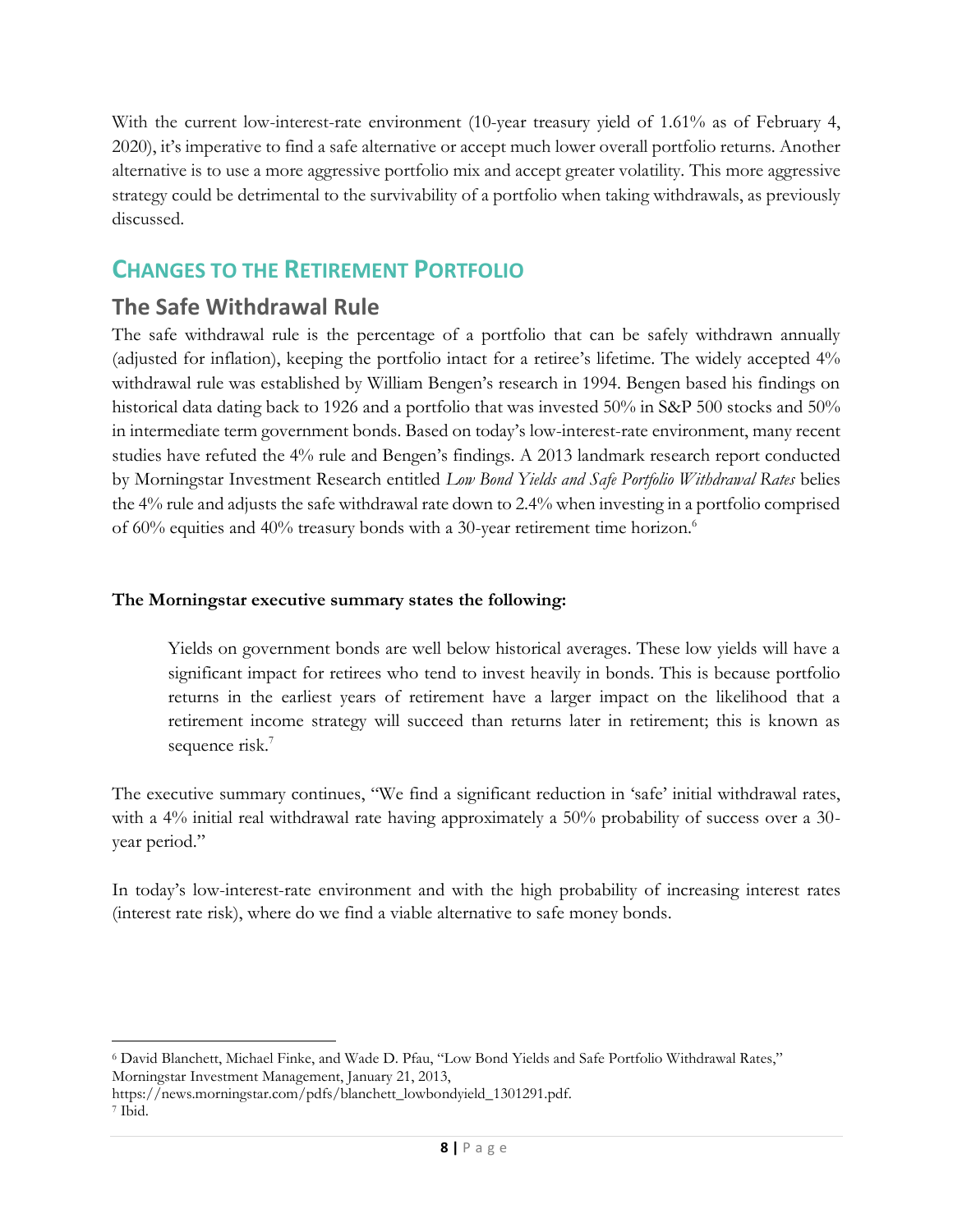# **The Traditional 60/40 Portfolio Doesn't Work in Retirement**

Using the conventional 60/40 portfolio (60% stock for growth/40% high quality bonds for safe money) reduces the probability for success for today's retiree. Research studies prove that today's markets are more volatile than ever and using a traditional stock and bond portfolio is not the most efficient method to reduce the volatility and sustain portfolio life. As previously discussed, the portfolio with lower volatility, when taking withdrawals, will survive longer in retirement.

As we all witnessed during both the 2001–2002 and 2007–2008 economic downturns, a portfolio of stocks and bonds lost more than 30% value. A Morningstar analysis indicated that a portfolio consisting of 60% global stocks and 40% high quality bonds experienced a 30.12% loss in value from March of 2008 to February of 2009.<sup>8</sup> A traditional 60/40 retirement portfolio employed by most advisors or individual retirees yields potentially higher volatility and dramatically reduced bond returns. This conventional portfolio does not bode well for today's retirees.

# <span id="page-11-0"></span>**A New "Safe Money" Strategy**

Considering the current interest rate environment, many individual investors and advisors are looking for a "safe money" alternative to traditional treasury bonds. It's imperative to understand that there are many different types of bonds and each has its own unique risk and return characteristics. Many advisors and individuals use high yield bonds, convertible bonds, and floating-rate loans as a replacement for the safe treasury bonds to increase the yield and total return potential. These aggressive bonds do offer much higher yield and growth potential than traditional "conservative" treasury bonds. However, as evidenced in the 2008 market downturn (see chart below), they expose investors to much higher volatility and loss potential.

| <b>Asset Class</b>                       | 2008 Return |  |
|------------------------------------------|-------------|--|
| <b>Aggressive Stocks</b>                 |             |  |
| <b>S&amp;P 500 Index</b>                 | $-37.00\%$  |  |
| <b>Aggressive Bonds</b>                  |             |  |
| High Yield Bond Index (HYBs)             | $-26.13%$   |  |
| LSTA Leveraged Loan Trust (FRLs)         | $-29.10%$   |  |
| Bank of Am Convertible Bond Index (CBs)  | $-29.44%$   |  |
| <b>Conservative Government Bonds</b>     |             |  |
| Barclays Govt Bond Index - 1-5 Yr. Trust | 8.41%       |  |

#### **Historical Return Chart: Morningstar Data as of Release Date 06-30-2017**

Like stocks, high yield bonds (HYBs), convertible bonds (CBs) and floating-rate loans (FRLs) are susceptible to high volatility. In the market downturn of 2008, HYBs lost 26.13%, CBs lost 29.44% and FRLs were down 29.10% respectively. During that same year, low-risk government treasuries

<sup>8</sup> Morningstar® Advisor Workstation<sup>SM</sup>, Morningstar Analysis Snapshot Report, June 23, 2017.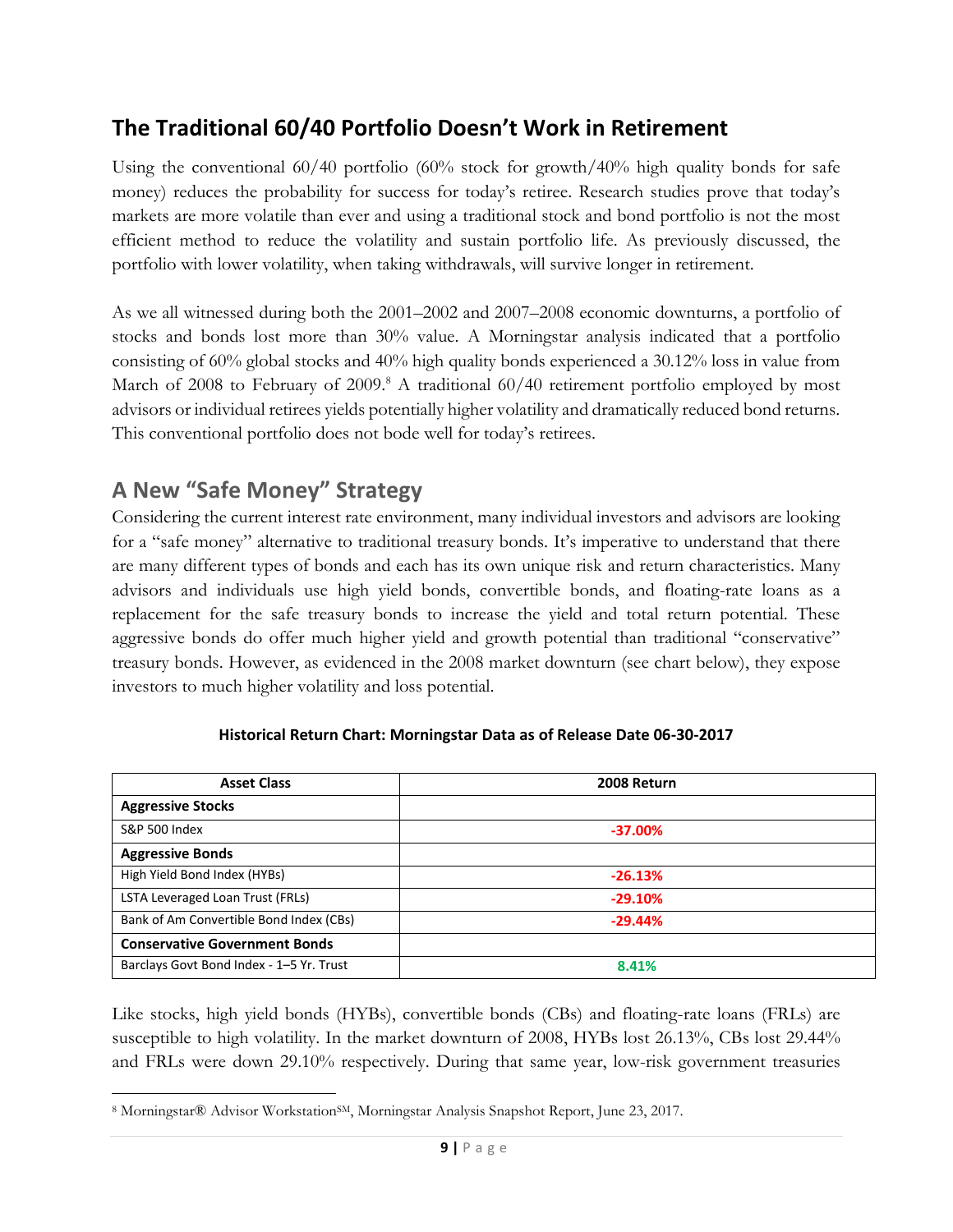gained 8.41%. It's important to understand that there are many different types of bonds, and each has its place in a retirement strategy. However, these aggressive bonds are better used for the aggressive portion of the portfolio to diversify within the stock component, rather than as safe money alternative. Trying to obtain extra return from these aggressive bonds adds additional risk of loss and increased volatility, which is never good for a retirement portfolio. On the surface these bonds may look attractive, but after further review they are not suitable as a replacement for the safe portion of a retirement portfolio.

In today's low-interest-rate environment and with the potential for rising interest rates, the traditional solution should be to use ultra-short duration, high-quality corporate or government bonds. These ultra-short duration bonds will offer less return potential but will have much less negative effect in a rising-interest-rate environment. The consequence of low bond yields is the need for larger amounts of retirement savings to generate the desired retirement income.

# <span id="page-12-0"></span>**Enter a New Asset Class: Fixed Indexed Annuities Offer a Viable Alternative**

Fixed Indexed Annuities (FIAs) can be an exceptional non-traditional bond alternative because they offer principle protection with reasonable returns and work well as a safe money alternative.

A 2009 University of Pennsylvania Wharton School of Economics study suggested that "the fixed indexed annuity may be considered a separate asset class, when compared to taxable bond funds and fixed annuities."<sup>9</sup>

The study concluded that

- FIAs are designed to have limited downside returns associated with declining markets while achieving respectable returns in more robust equity markets,
- the returns of real-world fixed index annuities analyzed in this paper outperformed the S&P 500 Index over 67% of the time, and
- the FIAs studied outperformed a 50/50 mix of 1-year Treasury bills and the S&P 500 Index 79% of the time.

FIAs are a type of fixed annuity that is backed by some of the largest and most financially solid life insurance companies in the world. FIA's interest is tied or plugged into an external index like the S&P 500, the EAFE international stock index, or a combination stock and bond index. An FIA credits interest as a percentage of the index return that they are plugged into. Typically, the more aggressive the index, the lower the participation rate or percentage of gains in the selected index.

<sup>9</sup> Wharton Financial Institutions Center, accessed October 5, 2009,

<https://fic.wharton.upenn.edu/search/#q=fixed%20index%20annuity&t=All>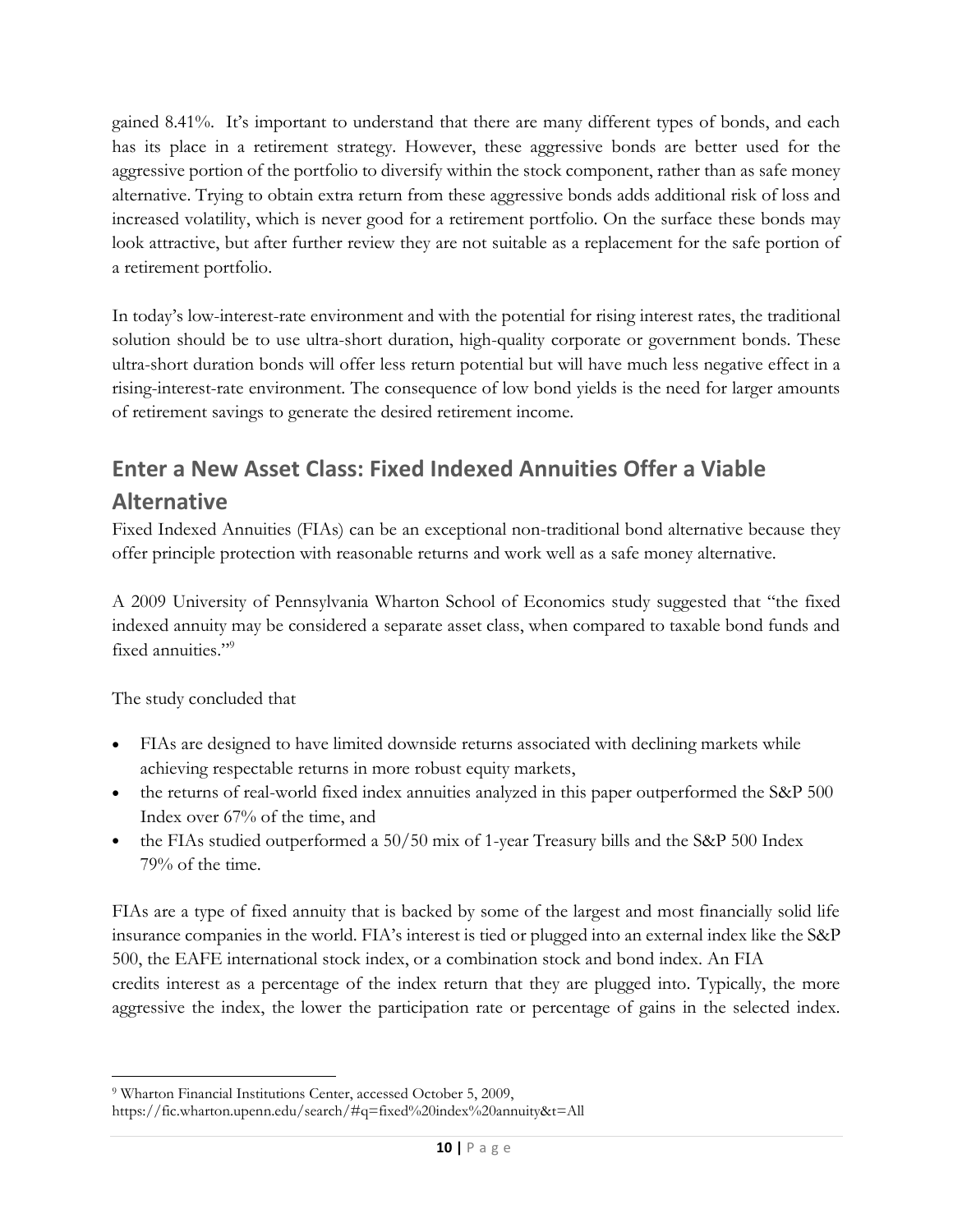Conversely, the lower the volatility of the index plugged into, the higher the participation rate or percentage of gain the FIA will credit to the account.

In an article entitled "The Tortoise and the Hare, Consistency Pays Off," Wealthvest wrote, "The Fixed Indexed Annuity (FIA) product design is unique. Using FIAs, retirees have the potential to receive a percentage of the index return as interest credits with no risk of loss due to market declines (guaranteed principle). Returns from FIAs have been steady since 1999. Fixed indexed annuities averaged a 4.63% annualized return for all five-year holding periods from 1999–2015."<sup>10</sup>

It's very important to understand that FIAs are a safe money alternative to bonds offering absolute principle guarantees. This means that if the index loses value, the FIA will receive a 0% interest credit in that year but will not suffer a loss to the original principle value. They are designed to offer competitive returns commensurate with bonds and are *not* an alternative to the stock market. FIAs calculate interest based on the insurance companies' hedging strategy used to protect the principle value of the investment. Ultimately, the cost of the hedging strategy to protect against loss from the index selected will determine the crediting rate paid to the FIA owner. Various forms of crediting strategies exist from the FIA contract universe such as participation rates, caps and spreads. Highquality, low cost FIAs designed for accumulation can offer highly competitive interest rates with absolute guarantees.

A recent research report (January 2018) written by Roger Ibbotson, PhD from Yale University entitled Fixed Index Annuities: Consider the Alternative<sup>11</sup> concluded that

- FIAs help control financial market risk and mitigate longevity risk,
- in simulation, using dynamic participation rates and uncapped index crediting designs, a generic large cap equity FIA using a large cap equity index outperformed long term bonds with similar risk characteristics and better downside protection over the period 1927–2016, and
- an FIA may be an attractive alternative to traditional fixed income options like bonds to accumulate financial assets (tax-deferred) prior to retirement.

### <span id="page-13-0"></span>**NOT MANY FIAS MAKE THE GRADE**

FIAs can offer growth, but it's important to know what you're purchasing. As with any product, insurance companies price annuities to make a profit. Expenses, including commissions, are included in that pricing. The higher the commission for a product with the same contract provisions, the less money is left over to credit interest on the policy or provide other policy benefits. Therefore, it's imperative to use high-quality, low-cost FIAs. Many FIAs pay high commissions, which ultimately reduce the effectiveness and the return potential. Additionally, it's important to use high-quality, low-

<sup>10</sup> Rethinking Retirement: The Tortoise and the Hare, Consistency Pays Off, Wealthvest, 04/16.

<sup>11</sup> Roger G. Ibbotson, PhD Chairman & Chief Investment Officer, Zebra Capital Management, LLC Professor Emeritus of Finance, Yale School of Management Email: ZebraEdge@Zebracapital.com, Fixed Indexed Annuities: Consider the Alternative, January 2018.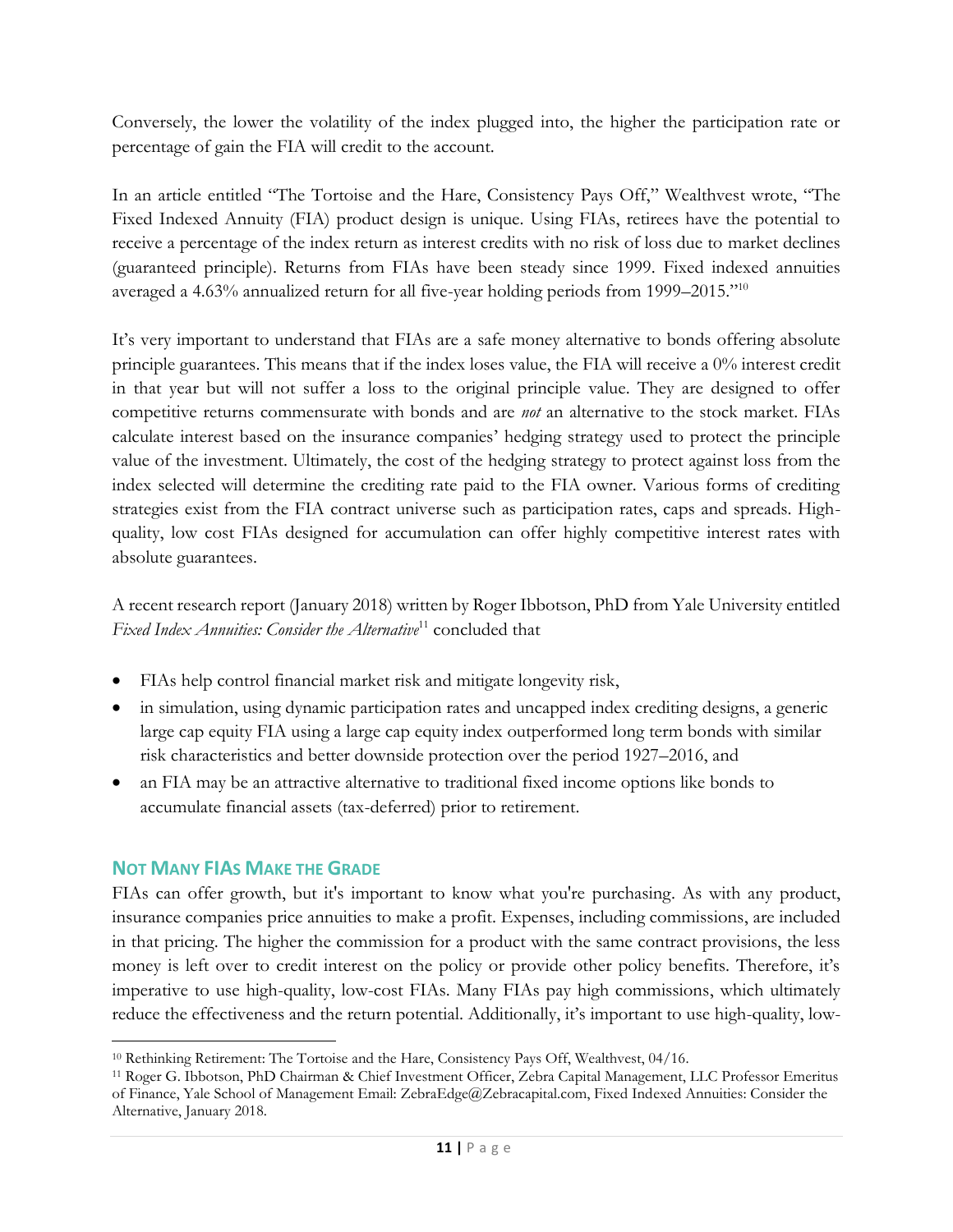cost FIAs that are consumer friendly. FIAs have many moving parts and are complex. It's extremely important to understand the nuances between the many contracts and company products available. As with any investment (stocks, bonds, mutual funds, ETFs or annuities) there are the good, the bad and the ugly, and proper due-diligence and analysis is essential for optimal performance.

#### **Liquidity**

Typically, FIAs have contract terms ranging from 5 to 15 years in duration. Most FIAs have a penalty for withdrawing money made during the initial contract term. Although, during this contract term most have a liquidity feature allowing for a 10% penalty-free withdrawal annually that can be used for income needs. After the initial contract term, 100% of the funds in the FIA are accessible.

Bonds have no such liquidity feature guaranteed. A bond investor can realize a capital gain (if interest rates are decreased) or suffer a capital loss (if interest rates are increased) if the bond is sold prior to the maturity date of the bond.

### <span id="page-14-0"></span>**THE OPTIMIZED RETIREMENT PORTFOLIO**

A recent research study commissioned by Nationwide Financial and completed by Morningstar Investment Management LLC, compared a traditional 60/40 stock and bond portfolio to a portfolio consisting of stocks, bonds and FIAs. The study concluded that by repositioning a traditional retirement portfolio consisting of 60% equities and 40% bonds to a portfolio consisting of 36% equities, 24% bonds and 40% FIAs offers virtually the same return, but with a 40% reduction in potential portfolio risk and volatility, both of which are the number one objectives for your portfolio as you head into retirement. The study used Nationwide's New Heights fixed indexed annuity in combination with stock and bond indexes to compile the results.<sup>12</sup>

This new, unconventional portfolio design integrating traditional investments (stocks and bonds) with an allocation to FIAs (for portfolio volatility reduction) offers the optimum blend of growth and risk reduction for maximum retirement portfolio sustainability.

<span id="page-14-1"></span>Additionally, this alternative portfolio addresses the challenges of the economy and the myriad of risk retirees will face as they enter a new phase of life. This combination approach of turbo charging a portion of the portfolio through stocks, while providing for safe money through bonds and insurance (FIAs), strikes the proper balance between risk and return to provide a reliable and sustainable income stream for life.

<sup>12</sup> Shift Away from Potential Risk and Toward Potential Return, Nationwide (Morningstar), June 2016.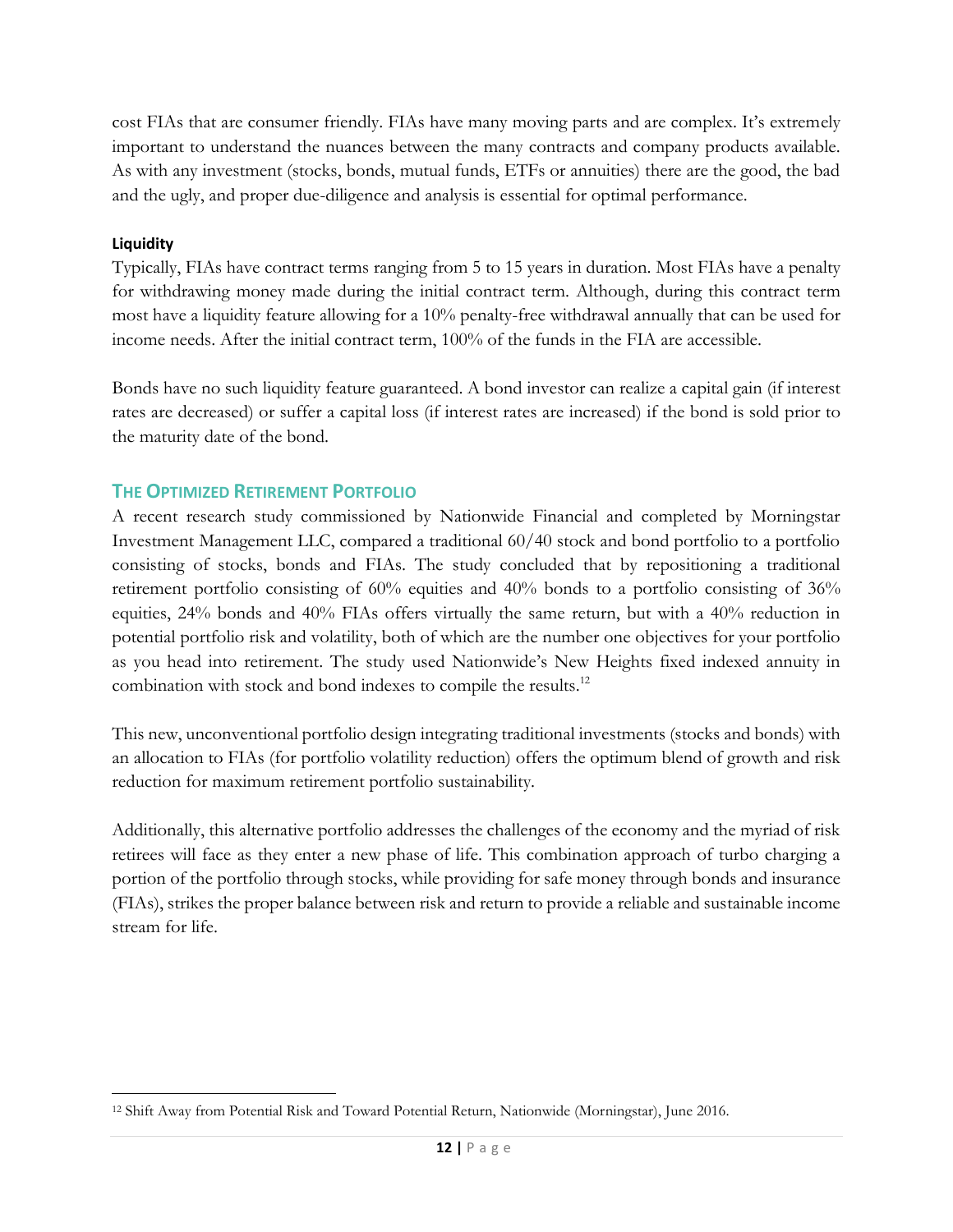## **FIAS VERSUS HIGH-QUALITY GOVERNMENT BONDS**

#### **Interest Rate Effect**

Bonds have an inverse relationship to interest rate movements. As interest rates rise, bonds will lose value. Conversely, as interest rates decrease, bonds will typically go up in value and benefit from an increasing-interest-rate environment.

An FIA's interest crediting strategy will typically increase as interest rates rise, while the FIA's interest crediting strategy will be reduced in a declining-interest-rate environment.

#### **Relationship to interest rate movements:**

- Bonds have an inverse relationship to interest rates.
	- As interest rates rise, bonds generally lose value.
	- As interest rates decline, bonds generally gain capital appreciation.
- FIAs typically have a positive relationship to interest rate movements.
	- As interest rates rise, FIA interest crediting rates will generally increase.
	- As interest rates decline, FIA interest crediting rates will generally decline.

In summary, if interest rates hold at the current 1.79% level (as of 12/11/19) or increase over the foreseeable future, FIAs will offer additional value over high-quality bonds. If interest rates decline, bonds will pick up capital appreciation and will be a viable safe money alternative again. In this historically low-interest-rate environment and with the high probability of increasing rates, FIAs are a viable safe money alternative to bonds for the foreseeable future.

# <span id="page-15-0"></span>**Another Alternative to Consider: Structured Investment Products**

## <span id="page-15-1"></span>**WHAT ARE STRUCTURED INVESTMENT PRODUCTS?**

Structured investment products, or SIPs, are types of investments that meet specific investor needs with a customized product mix. SIPs typically include the use of derivatives. They are often created by investment banks for hedge funds, organizations, or the retail client mass market. –Investopedia, May 14, 2019

## <span id="page-15-2"></span>**UNDERSTANDING STRUCTURED INVESTMENT PRODUCTS**

Structured Investment Products are created by investment banks and insurance companies and often combine two or more assets, and sometimes multiple asset classes to create a product that pays out based on the performance of those underlying investable indices. There is no single structure in Structured Products and they all have different rules and functions. There are no uniform set of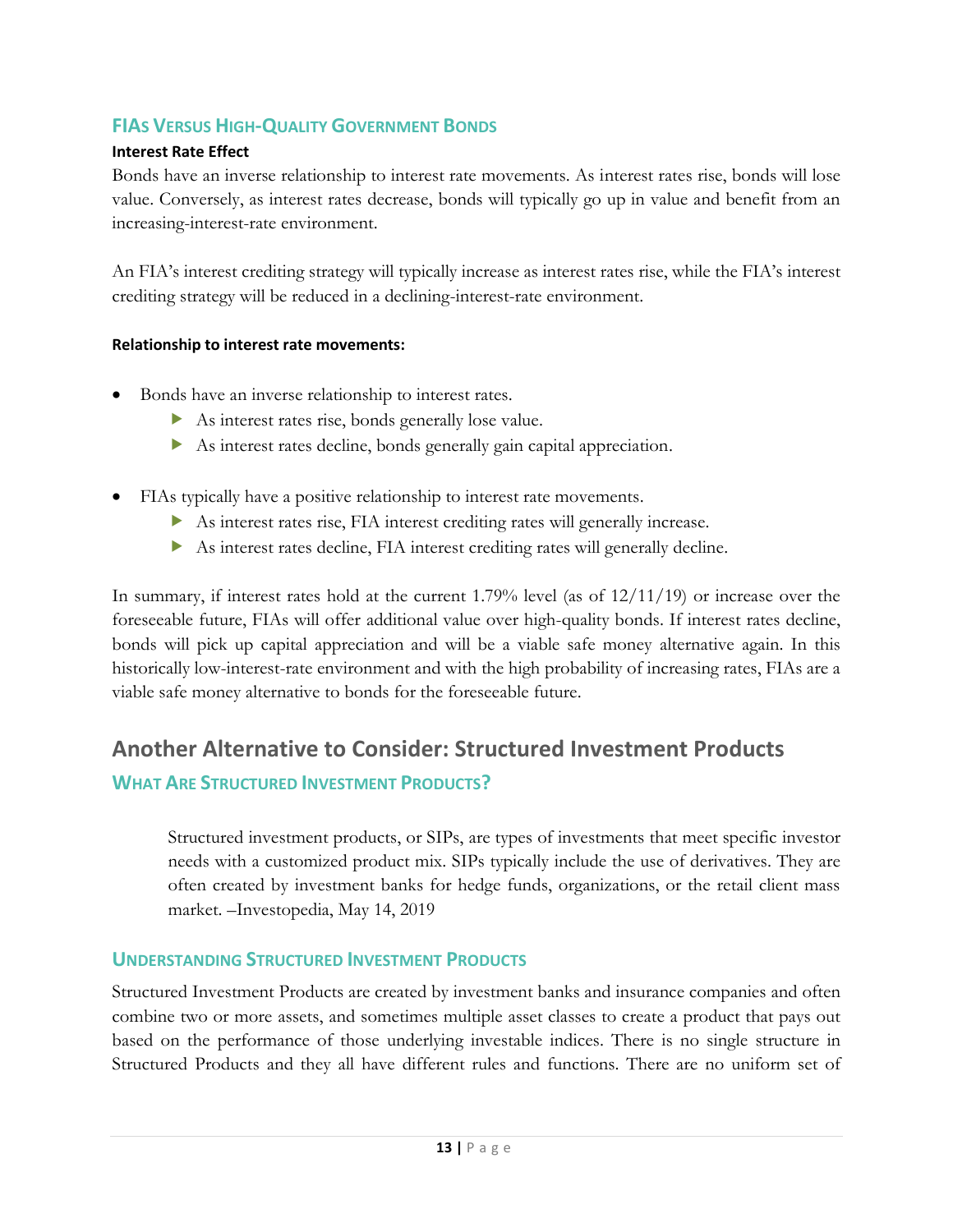standards in these packages. SIPs can be designed to be aggressive and leverage returns or conservative to reduce risk or volatility in a portfolio.

SIPs can be designed to reduce investment losses while participating in a percentage of the investment gains on an investable index. Using a conservative or moderate SIP program in a retirement income portfolio offers reasonable growth potential while reducing overall portfolio volatility. When taking withdrawals from a retirement portfolio, integrating a conservatively structured SIP can reduce overall portfolio volatility increasing the probability of portfolio survival.

It is extremely important to understand that SIPs are complex vehicles and should be purchased with reputable companies that offer contractual guarantees and have the breadth of operations to back those guarantees.

# <span id="page-16-0"></span>**THE UNCONVENTIONAL, MORE EFFECTIVE PORTFOLIO SOLUTION…LESS IS MORE**

When in retirement and taking withdrawals, LESS is MORE., that is, LESS risk brings MORE portfolio value. The truth is in the research that backs the Optimized Retirement Portfolio to create an unconventional 36/24/40 portfolio design as validated in the Nationwide/Morningstar study. This multi-discipline approach (traditional investments, structured products and annuities) includes both guarantees for safety and security (FIAs and structured products and globally diversified stocks for growth and inflation protection). Rational retirement solutions backed by research and retirement analysis are what retirees need, *not* fear.

As concluded in the research, a combination of stocks, bonds and FIAs can potentially offer better risk-adjusted returns than a traditional stock and bond portfolio alone. Reduced portfolio volatility leads to longer portfolio life expectancy when taking income from the portfolio, which in turn could offer retirees a better retirement outcome.

Adding conservative/moderate SIPs to the optimized portfolio will further reduce risk and enhance return potential and, as discussed previously, lower portfolio risk will increase portfolio survivability. It's important to understand that the combination of global stocks/bonds, FIAs and SIPs is not a one-size-fits-all proposition. Depending on the retiree's income requirements, risk tolerance and other variables, the combination will vary to determine the optimal mix.

## **Additional Income Guarantees**

Some individuals require more guaranteed income sources within the income distribution strategy developed and would like to incorporate either Single Premium Immediate Annuities (SPIAs) or Guaranteed Minimum Income Riders (GMIBs) to accommodate this requirement. Others are more aggressive and would like to use more traditional investments that can offer more growth potential, but with less guaranteed income. Regardless of the strategy used, it's imperative to "stress test" the strategy, using sophisticated retirement planning technology to assess the effect different economic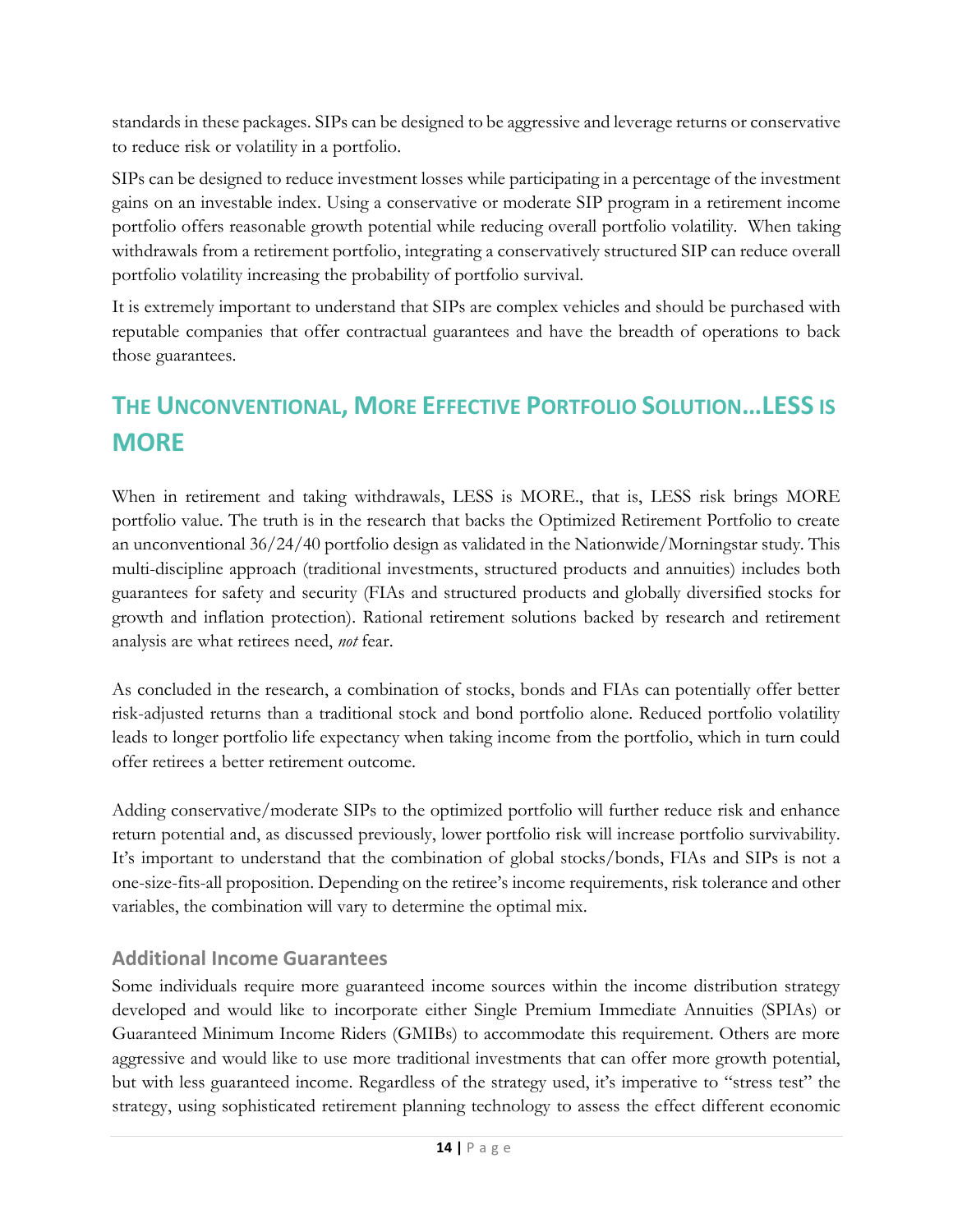conditions will have on the retirement outcome. This process is designed to test each retirement strategy to assure the portfolio, and ultimately the income stream, will last a lifetime under all circumstances.

## <span id="page-17-0"></span>**Proponents of the Unconventional Optimized Retirement Portfolio**

So, who are the proponents of the Optimized Retirement Portfolio? Certainly not insurance agents and certainly not investment advisors. Why? Two possible reasons: they aren't properly licensed and/or they don't understand the interrelationship of traditional investments, SIPs and FIAs in retirement planning and the intricacies of each discipline.

We believe that any advisor or company that discounts or dismisses an entire discipline or industry as "bad for you" is either ignorant to the research or just simply biased to one extreme or the other. The empirical research as discussed in this whitepaper (and a myriad of additional academic retirement studies) indicates that a strategy that employs both insurance-based products and traditional investments will offer the best retirement outcome in almost all retirement situations. It's a travesty when an investment professional proclaims that "annuities are bad" or when an insurance agent claims that "the stock market is too risky." These false, biased claims have *no* independently backed research and ultimately harm retirees trying to find the proper retirement solutions.

### <span id="page-17-1"></span>**RETIREMENT STRESS TESTING**

Significant portfolio losses or lower portfolio returns early in retirement can have a detrimental effect on the long-term outcome of a retirement. This phenomenon is known as negative sequence or return risk. For example, a retiree who retired in 2008 and experienced a 20%, 30% or even 40% portfolio loss in a traditional portfolio will be hard pressed to recover, and portfolio failure is a real possibility regardless of the market returns moving forward.

Conversely, a retiree who was fortunate to retire in 2009 and experience one of the longest "bull markets in US history has an extremely high probability of enjoying a very prosperous retirement for the remainder of his or her life. This is known as positive sequence of return.

Sequence risk, also called sequence of return risk is the risk of receiving lower or negative return early in a period when withdrawals are taken from individual's underlying investments. The order of the sequence of the investments returns is a primary concern for retirees who are living off the income and capital of their investments. It's not just the long-term average returns that impact your financial wealth, but the timing of those returns. When retirees begin withdrawing money from their investments, the returns during the first few years can have a major impact on their wealth.<sup>13</sup>

<sup>13</sup> https://www.investopedia.com/terms/s/sequence-risk.asp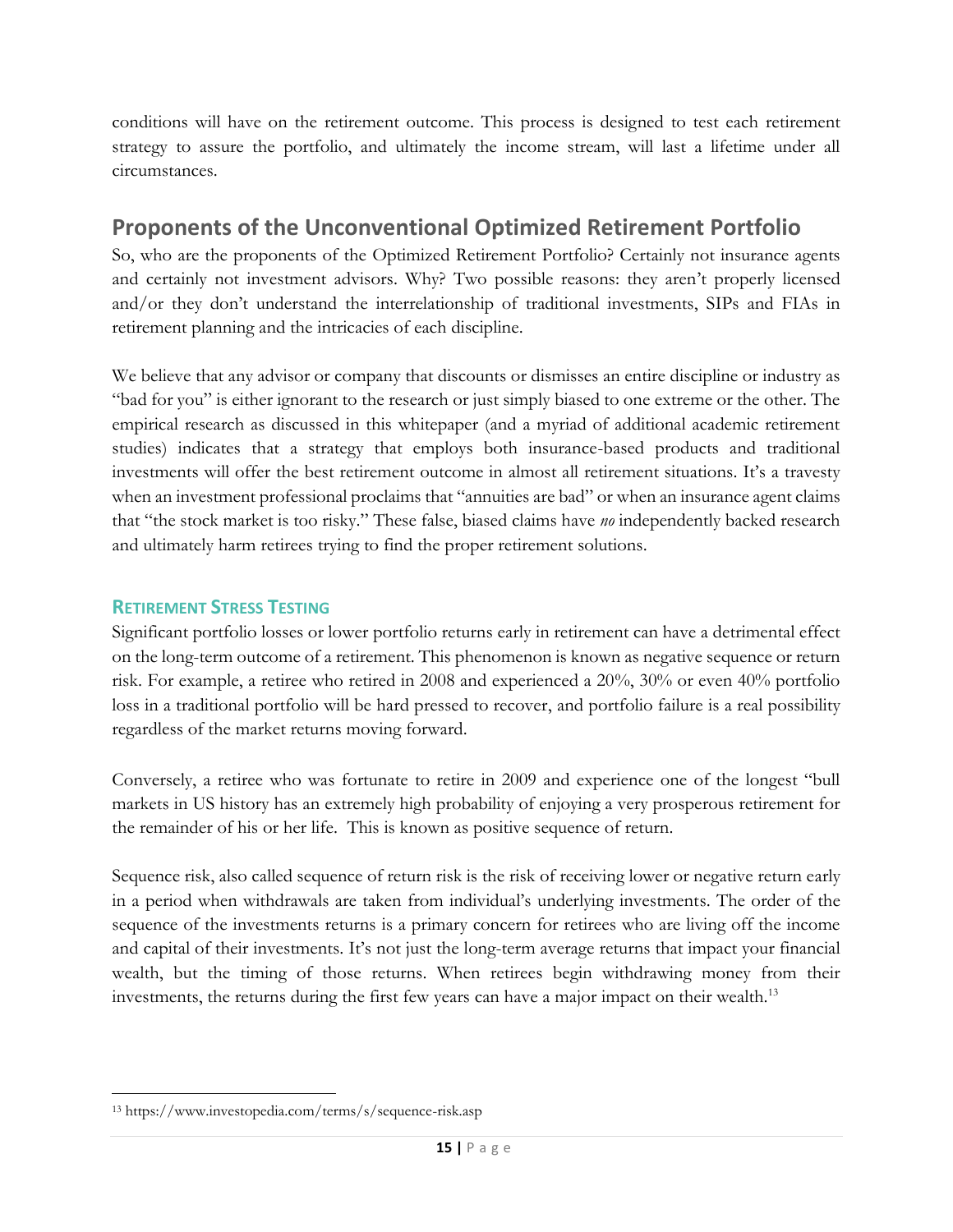The advisors in our network have used a sequence of return stress test analysis to analyze a retiree's personal retirement situation in many different market environments.

A previously discussed, a Negative Sequence of Return market environment is one that experiences very negative returns in the first ten years of retirement. This potentially is the worst-case scenario a retiree can retire into, and stress testing in this negative market environment will offer the ability to see how the retirement plan would fare in such a market environment. An example of a negative market environment would be retiring into the 2000–2002 market downturn that had experienced over a 50% total market loss during this timeframe. Another recent example would be retiring into the 2007–2008 market environment when the S&P 500 Index lost more than 40% of its value during this timeframe. These dramatic losses would have a lifelong impact of the withdrawal rate that could be realized by a retiree.

On the opposite side of the equation is a Positive Sequence of Return market environment. In this market environment, the retiree would enjoy a much higher than average rate of return on investments early in retirement. An example of a Positive Sequence of Return environment would be retiring into the latest bull market from 2009 to the present. The stock market, during this timeframe, has experienced one of the best market environments in our nation's history with the S&P 500 exhibiting more than a 13% average rate of return with very little volatility until recently. These dramatic gains would have a very positive effect and offer a much higher probability of retirement success (not running out of money) than someone who retired in a negative market environment.

We cannot control the market environment we retire into, but we can mitigate sequence of return risk by employing buffer strategies, proper asset allocation and product allocation. Retirement stress testing can be conducted using sophisticated technology to assess what strategies offer the highest SWR based upon a retiree's specific variables, asset levels and income needs.

A retirement stress test will help a retiree understand what initial withdrawal rate can be taken from the portfolio without running out of money in each market environment. Balance is of the utmost importance when developing a retirement income portfolio. An ultra-aggressive all-stock strategy may be best in a positive market environment but will offer no protection in a negative market environment. On the other end of the spectrum is the ultra-conservative portfolio that will protect in the negative market but offer no growth potential. It is this delicate balance between aggressive stocks for growth integrated with principle protected investments for portfolio risk reduction that offers the best outcome across all market environments (negative, average and positive sequence markets).

## <span id="page-18-0"></span>**IN RETIREMENT SAFE WITHDRAWAL RATE IS THE NEW RATE OF RETURN**

When approaching retirement or in retirement, Safe Withdrawal Rate (SWR) is more important than Rate of Return (ROR). We see many pre-retirees and retirees attempting to create the highest ROR in their portfolio by trying to get the last gasp out of the stock market with little or no concern about the risk they are exposed to. Approximately five years prior to retirement, it is important to shift this paradigm from creating the maximum ROR to creating the maximum SWR from the retirement portfolio. As we have discussed in this paper, market volatility is a portfolio killer in retirement when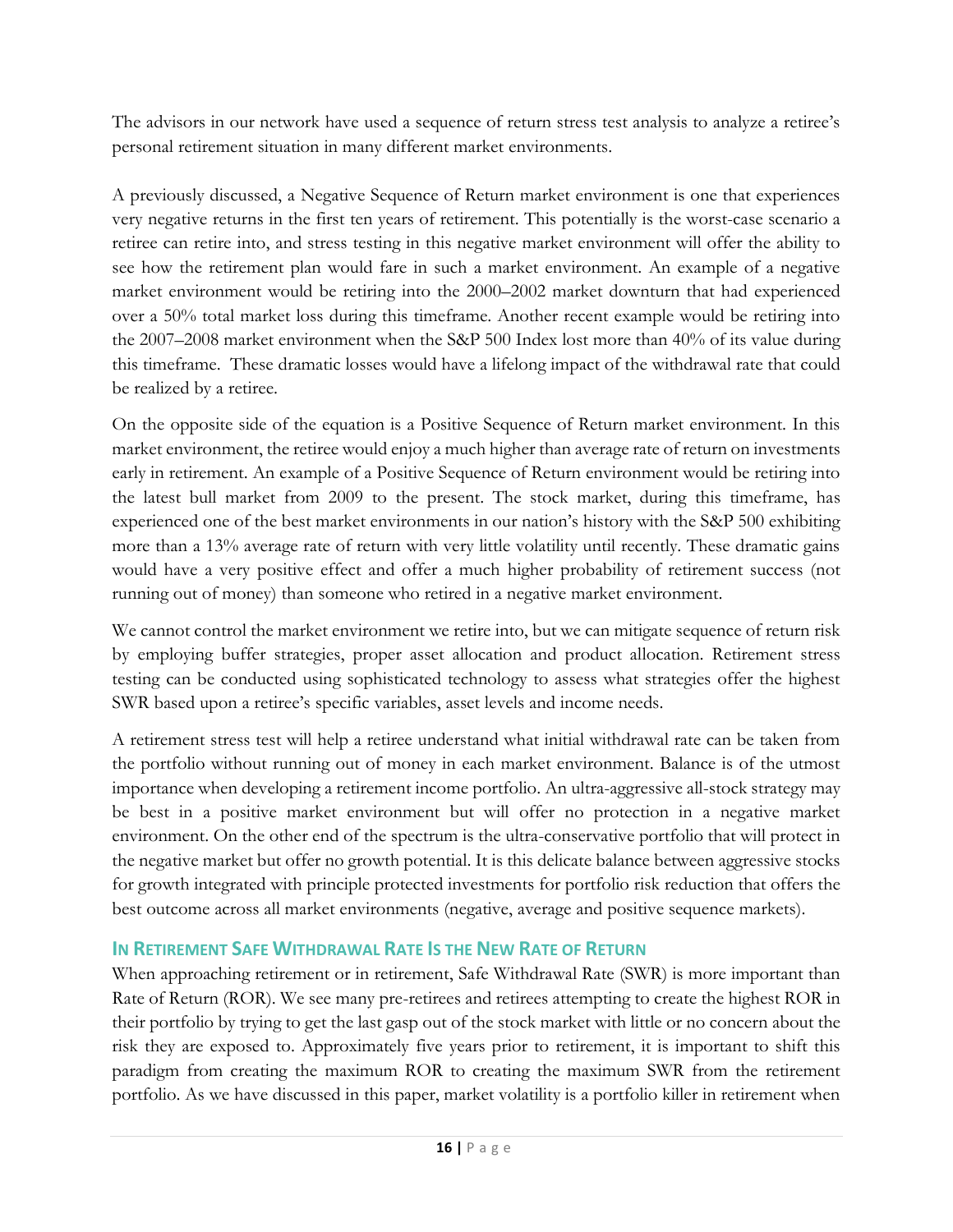taking withdrawals. That's why it is imperative to be concerned with how much income your portfolio can safely create in all market environments versus with getting the maximum return at the expense of market risk.

## **The Hybrid Income Portfolio Strategy**

A Hybrid Income Portfolio (HIP) strategy is a retirement portfolio solution that offers growth potential and volatility reduction for those nearing or recently retired. Following the research (as highlighted in this paper), our HIP integrates FIAs, Structured Investments, SPIAs and globally diversified stocks in combination to offer the lowest potential risk, highest potential return and highest probability of retirement success.

## **HIP Strategy Highlights**

- Combined traditional stocks/bonds, SIPs & FIAs to reduce risk & potentially increase returns
- Use Alpha generating strategies to add positive manager effect to a portfolio
- Combination can increase Safe Withdrawal Rate by 1–2% over a traditional 6040 stock/bond strategy

# <span id="page-19-0"></span>**A CASE STUDY**

## **Introduction**

To illustrate the impact the HIP Strategy can have on a retirement outcome, the following case study was completed. This case study uses the *Retirement Stress Testing technology*<sup>14</sup> used by Her Retirement affiliated advisors to assess what is the best portfolio design to use in retirement for each client. This study will compare the outcome of using the HIP 402040 strategy versus the Traditional Asset Allocation (TRAA) 6040 strategy.

The combination of global stocks/bonds, FIAs and SIPs is different for each retiree based upon the variables, income needs and asset levels to create the most efficient retirement outcome. In this Case Study, the HIP 402040 retirement model incorporates 40% global stocks, 20% Structured Investment Products (SIPs) and 40% Fixed Indexed Annuities (FIAs).

<sup>14</sup> Case Study Technology: RetireUp Classic Edition, [https://www.retireup.com/classic.](https://www.retireup.com/classic)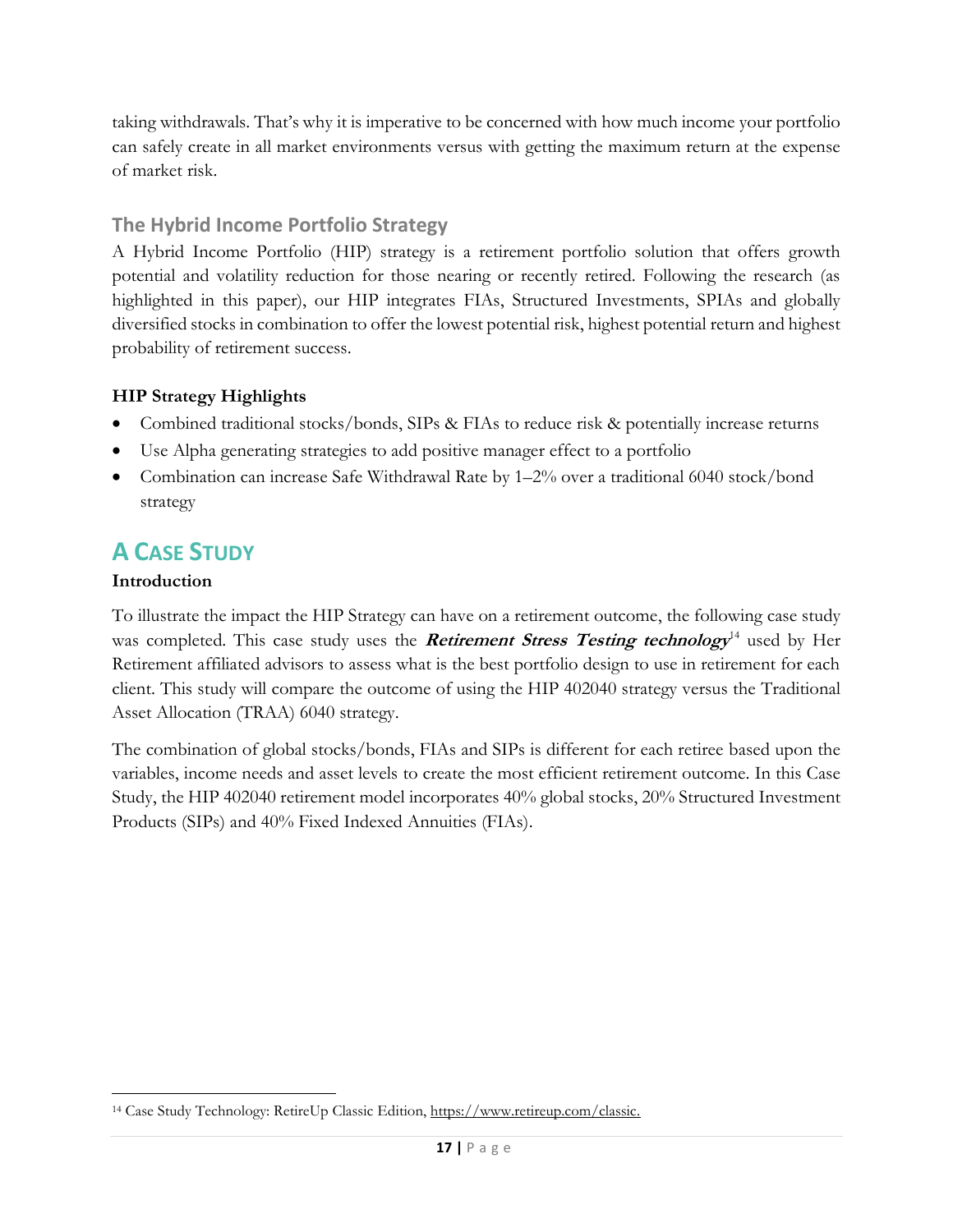# **Case Study:**

### **TRAA 6040 Vs HIP 402040**

#### **Retirement Stress Test Variables**

#### **Current Ages**

Mr. Smart – 60 Mrs. Smart – 61

#### **Retirement Age**

Mr. Smart – 65 Mrs. Smart – 65

#### **Total Assets**

Current Investable Assets: \$1,950,194 Home Value: \$357,902

**Required Income Target**  Net Income: \$13,500/Monthly (net after tax)

#### **Rate of Return Assumptions Used**

Global stocks @ 8.0% net Bonds @ 2.0% net Equity Index Annuities @ 4.5% Structured Index Products (linked stock market indices) @ 8.0%

#### **Inflation Assumption Used**

Inflation  $\omega$  2% annually

#### **Additional Expenses**

Health care  $$18,000/$ annually per couple  $@3.6\%$  inflation

## <span id="page-20-0"></span>**Retirement Scenario Overview**

Below you will find a summary of each retirement scenario. The Income Stability Ratio is the amount of retirement income that will not be affected by the stock market volatility.

#### **Plan A: Current Scenario - TRAA 6040**

- Retirement income generated: \$13,500 Monthly (net after tax)
- **•** Retirement income inflated  $\omega$  2% annually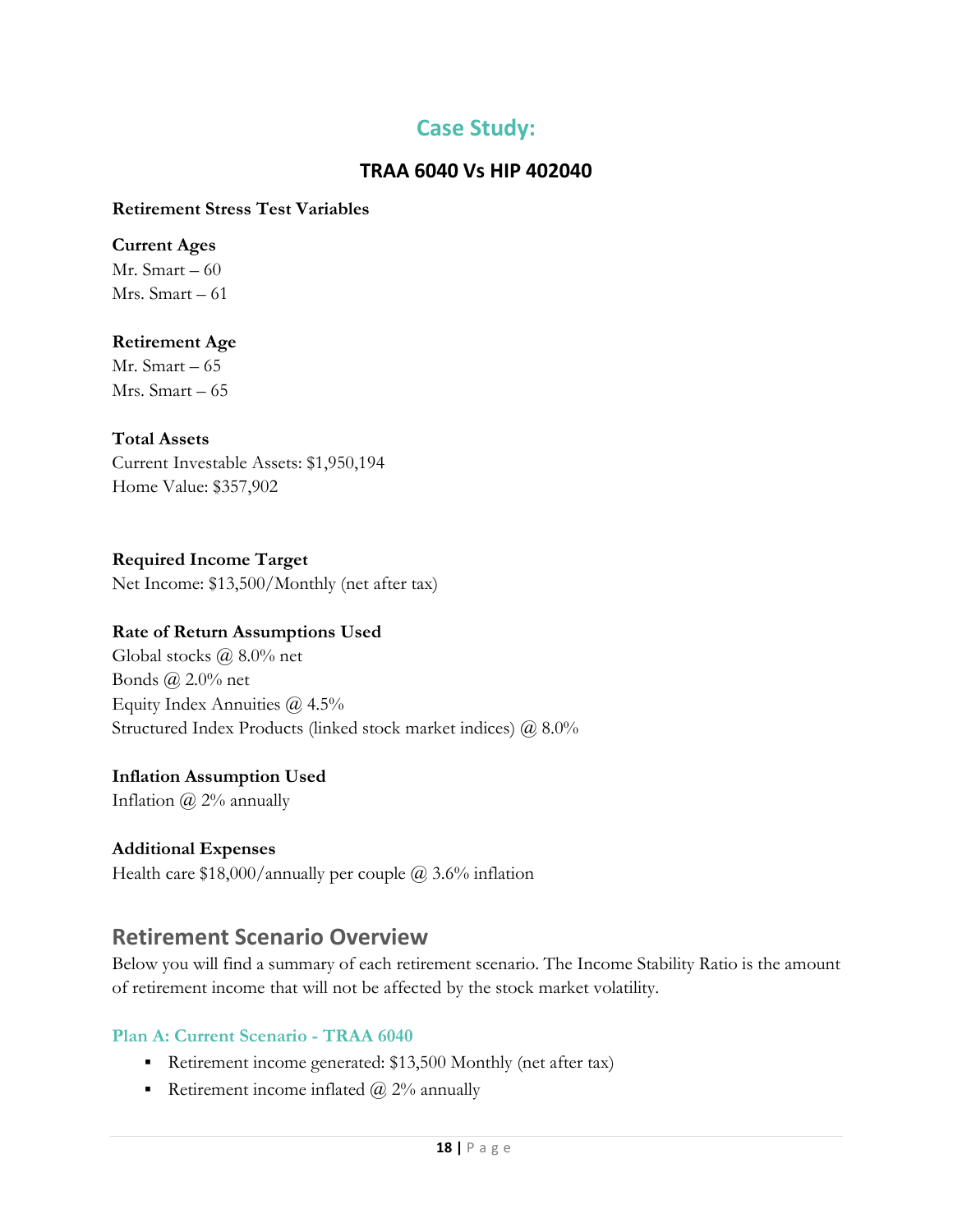- **•** Current plan with traditional  $60\%$  stocks &  $40\%$  bonds
- Social Security filing both on own benefit at age 65
- Rate of Return estimate  $= 5.50\%$

## **Plan B: Hybrid Income Portfolio (HIP) 402040**

- Retirement income generated: \$13,500 Monthly (net after tax)
- **•** Retirement income inflated  $\omega$  2% annually
- **.** HIP plan with 40% global stocks, 20% Structured Investments & 40% FIAs
- Social Security filing both on own benefit at age 65
- Rate of Return estimate  $= 6.50\%$

## <span id="page-21-0"></span>**Optimized Retirement Income Grid**

**Optimized Income Level =** The **maximum net monthly income** (inflation adjusted @ 2%) that can be generated by the scenario, leaving a minimal portfolio balance at the end of the projection (Mr. Retiree's age 95)

|                                   | Negative<br>Sequence | Average<br>Sequence | Positive<br>Sequence | <b>Safe Withdrawal</b><br>Rate |
|-----------------------------------|----------------------|---------------------|----------------------|--------------------------------|
| <b>PLANA</b><br><b>TRAA 6040</b>  | \$9,450              | \$10,800            | \$14,850             | 4.11%                          |
| <b>PLANB</b><br><b>HIP 402040</b> | \$12,825             | \$15,525            | \$20,925             | 5.70%                          |

## <span id="page-21-1"></span>**CHANGING THE VARIABLES**

The Safe Withdrawal Rate can be affected by changing variables, which is a very important fact to understand. For instance, in this case study Mr. & Mrs. Smart wanted to assume a 2% inflation adjustment instead of a 3% adjustment, as was used in the Morningstar and Bengen studies. This changes the entire dynamics of the SWR calculation offering a higher SWR with both scenarios.

In conclusion, the safe withdrawal rate for the Traditional Asset Allocation Portfolio (TRAA 6040) is 4.11% versus 5.70% for the Hybrid Income Portfolio (HIP 402040).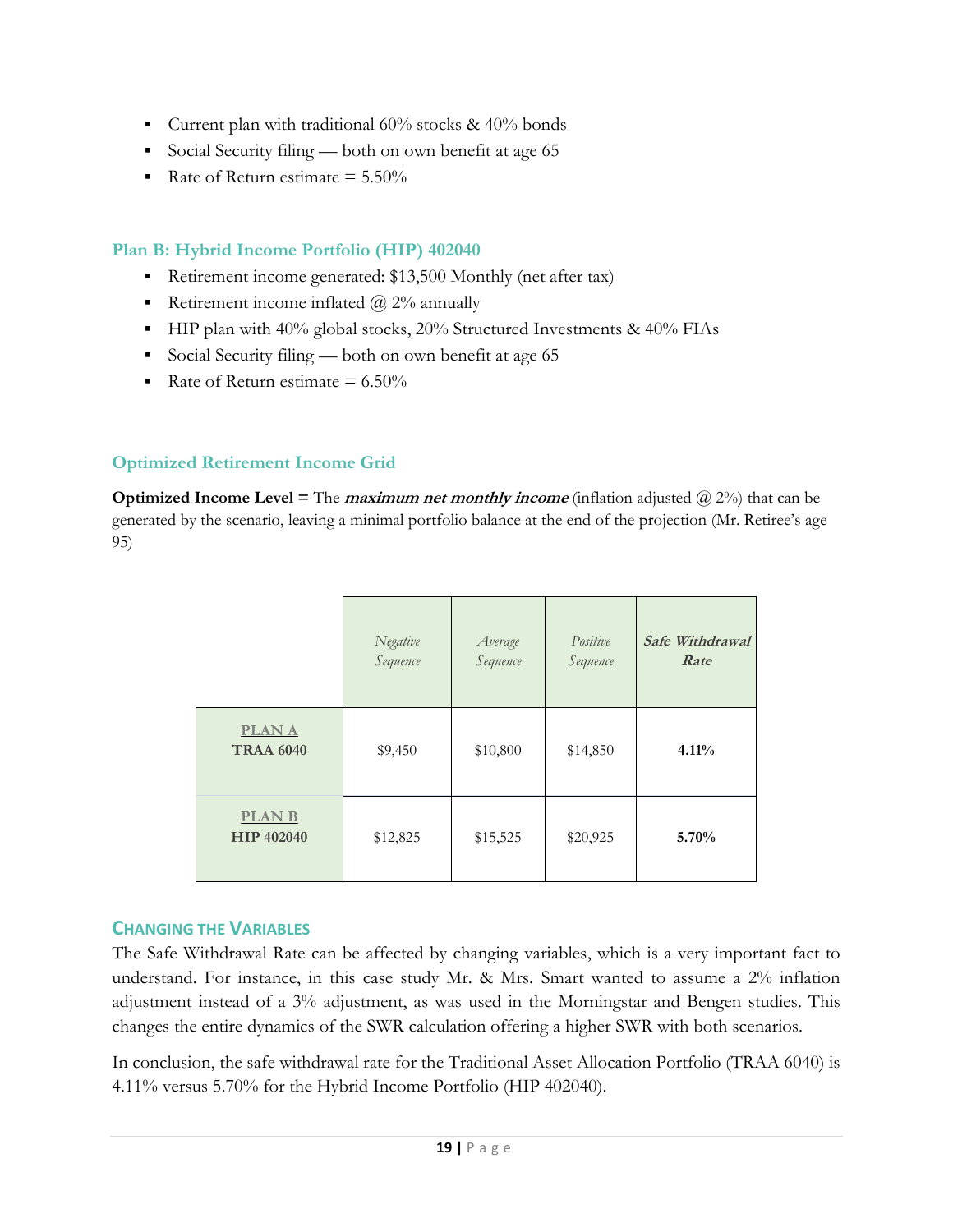### <span id="page-22-0"></span>**CHANGE IN PRODUCT ALLOCATION**

A change in product allocation can have a dramatic impact on reducing portfolio risk and enhancing portfolio returns. It is important to optimize product selection to maximize returns for the risk assumed in the retirement income portfolio.

#### ❖ **Traditional Asset Allocation 6040 Portfolio**

In this scenario, the Traditional Asset Allocation 6040 (TRAA 6040) uses only traditional stock and bond investments. Traditional stocks and bonds on their own are not efficient for 100% of a retirement income portfolio. They expose a retiree to lower return potential and higher risk, which will reduce the SWR to 4.11%.

- **SWR:** 4.11%
	- o **Assumed aggregate Rate of Return:** 5.50%
	- o **Assumed Risk (with a hypothetical 40% stock market loss):** -28%

#### ❖ **Hybrid Income Portfolio (HIP) 402040**

The Hybrid Income Portfolio offers a change in product allocation to reduce portfolio risk and increase the rate of return potential. The HIP strategy uses a combination of traditional investments (stocks & bonds), structured investments and Fixed Indexed Annuities (FIAs).

This reallocation to the HIP 402040 offers a more efficient portfolio with higher expected returns and lower risk or portfolio volatility than a traditional stock and bond portfolio.

- **SWR:** 5.70%
	- o **Assumed aggregate Rate of Return:** 6.50%
	- o **Assumed risk (with a hypothetical 40% stock market loss):** -18%

### <span id="page-22-1"></span>**OTHER CONSIDERATIONS TO RAISE SAFE WITHDRAWAL RATE**

In addition to changing variables and product allocation there are additional strategies that should be incorporated to dramatically increase a retiree's Safe Withdrawal Rate. We have identified four additional strategies that can be a major factor in raising a retiree's Safe Withdrawal Rate. These additional items should be addressed and potentially included in your retirement plan to lead to a more efficient retirement outcome:

- **Social Security Timing:** Using the proper strategy to maximize this guaranteed income source
- **Tax Planning:** Reducing taxes in retirement to increase the net after-tax income annually
- **Prudent Use of Home Equity:** Incorporating home equity as a tax-free income source or portfolio safety net
- **Alpha Portfolio Management:** Using active and passive portfolio management to potentially increase portfolio returns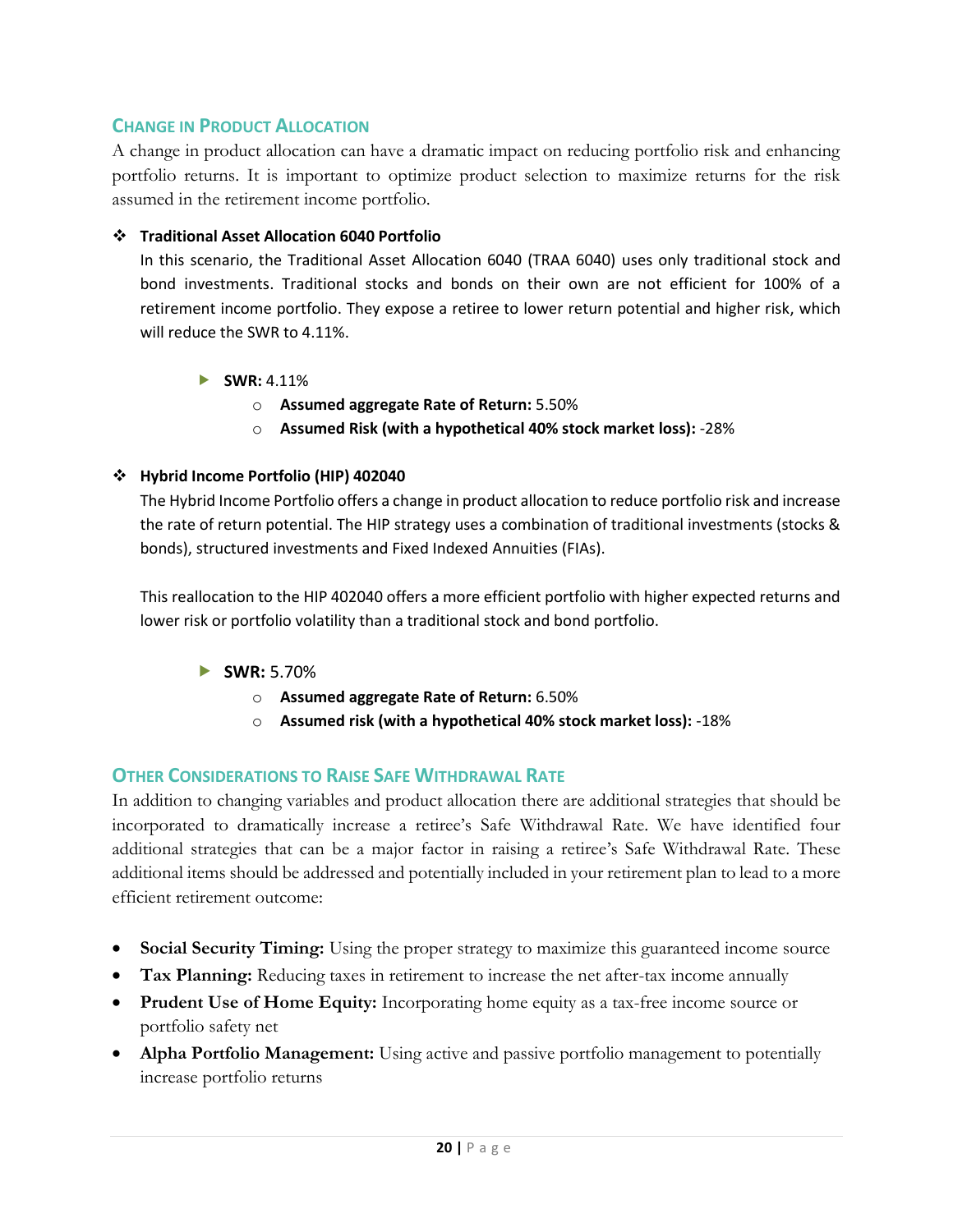# <span id="page-23-0"></span>**CONCLUSION**

Understanding your personal Safe Withdrawal Rate is paramount to creating an efficient retirement strategy that will last a lifetime. Using a retirement stress test technology can help identify how much you can withdraw safely and identify how different strategies can affect your overall outcome in various market environments (negative, average or positive).

Efficiency in retirement and increasing your Safe Withdrawal Rate is accomplished through proper product allocation (not just stocks and bonds), tax planning, prudent use of home equity and creating a portfolio with alpha generating managers. This combination can have a dramatic impact on your portfolio survivability creating the maximum income with what you have.

# <span id="page-23-1"></span>**HOW TO IMPLEMENT THE HYBRID INCOME PORTFOLIO STRATEGY**

How can you implement this progressive, unconventional, research-based portfolio design? You can try to do it yourself (which is quite complex and requires a deep understanding of the many financial disciplines) or you can work with a qualified retirement advisor who understands how each discipline integrates together. It's important to make sure that he or she is experienced not only with this type of portfolio strategy, but also in retirement planning and in the use of sophisticated retirement and investment planning technology. Few advisors have the knowledge in both insurance and investment disciplines to offer this truly objective retirement solution.

Multi-Discipline Retirement Strategies (MDRS) are employed by an affiliated network of retirement specialists that are vetted and trained on the intricacies of this strategy. Our mission is to help you better prepare for and prosper in retirement. Our proprietary Retirement Solved platform can help you design and implement the new, unconventional retirement plan.

Her Retirement affiliated advisors are available for complimentary income and portfolio assessments.



508.798.5115 www.HerRetirement.com – retire@herretirement.com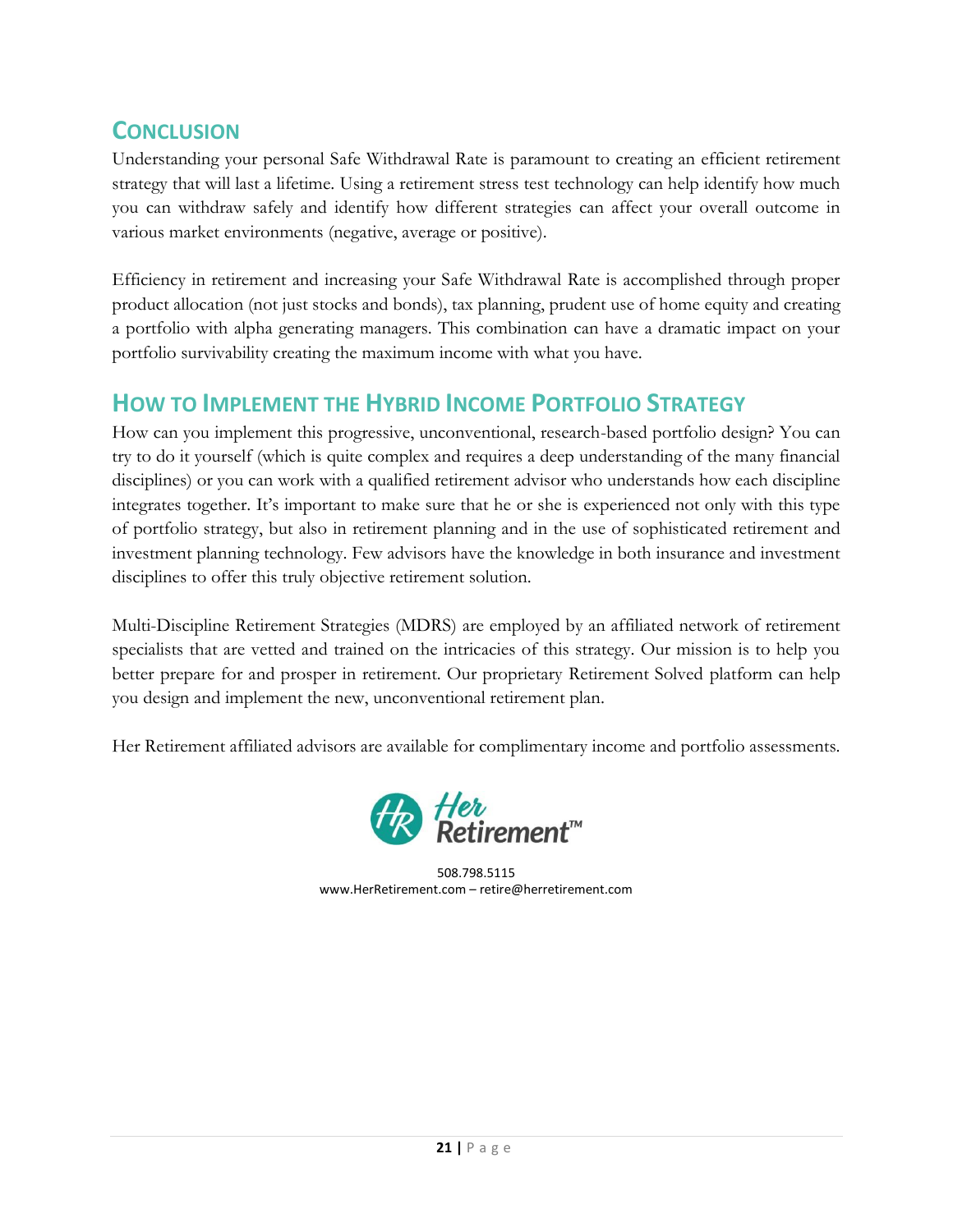## <span id="page-24-0"></span>**SOURCES**

Allianz Life Insurance Company of North America. "Does Your Portfolio Have Too Much Interest Rate Risk?" September 2013.

Armstrong II, Frank. "The Retirement Killer: Volatility." *Forbes Magazine*, December 6, 2013.

Blanchett, David, Michael Finke, and Wade D. Pfau, "Low Bond Yields and Safe Portfolio Withdrawal Rates." Morningstar Investment Management. January 21, 2013, https://news.morningstar.com/pdfs/blanchett\_lowbondyield\_1301291.pdf.

Case Study Technology: RetireUp Classic Edition. [https://www.retireup.com/classic.](https://www.retireup.com/classic)

- Ibbotson, Roger G. "Fixed Indexed Annuities: Consider the Alternative." Zebra Capital Management, January 2018.
- Kagen, Julia. "Sequence Risk." Investopedia. [https://www.investopedia.com/terms/s/sequence-risk.asp.](https://www.investopedia.com/terms/s/sequence-risk.asp)
- "Longevity and Retirement." *Fidelity Viewpoints*. March 16, 2018, [https://www.fidelity.com/viewpoints/retirement/longevity.](https://www.fidelity.com/viewpoints/retirement/longevity)
- Little, David. "Retirement Risk Solutions." Accessed November 11, 2019, [http://retirement.theamericancollege.edu/sites/retirement/files/Retirement\\_Risk\\_Solutions](http://retirement.theamericancollege.edu/sites/retirement/files/Retirement_Risk_Solutions.pdf) [.pdf.](http://retirement.theamericancollege.edu/sites/retirement/files/Retirement_Risk_Solutions.pdf)

Morningstar® Advisor Workstation<sup>SM</sup> Morningstar Analysis Snapshot Report, June 23, 2017.

- "Must Bond Investors Fear Rising Interest Rates? Insights from 1958 to 1982." Hedgewise, December 3, 2014, [https://seekingalpha.com/article/2728105-must-bond-investors-fear](https://seekingalpha.com/article/2728105-must-bond-investors-fear-)rising-interest-rates-insights-from-1958-to-1982.
- VanderPal, Geoffrey, Jack Marrion, and David F. Babbel. "Real World Index Annuity Returns." *The Journal of Financial Planning*. Accessed November 11, 2019,

[https://www.onefpa.org/journal/Pages/RealWorld%20Index%20Annuity%20Returns.aspx.](https://www.onefpa.org/journal/Pages/RealWorld%20Index%20Annuity%20Returns.aspx)

Pfau, Wade. "4 Ways to Manage Sequence of Returns Risk in Retirement." *Retirement Researcher*. Accessed November 11, 2019, [https://retirementresearcher.com/4-approaches-managing](https://retirementresearcher.com/4-approaches-managing-sequence-returns-)[sequence-returns-r](https://retirementresearcher.com/4-approaches-managing-sequence-returns-)isk-retirement/.